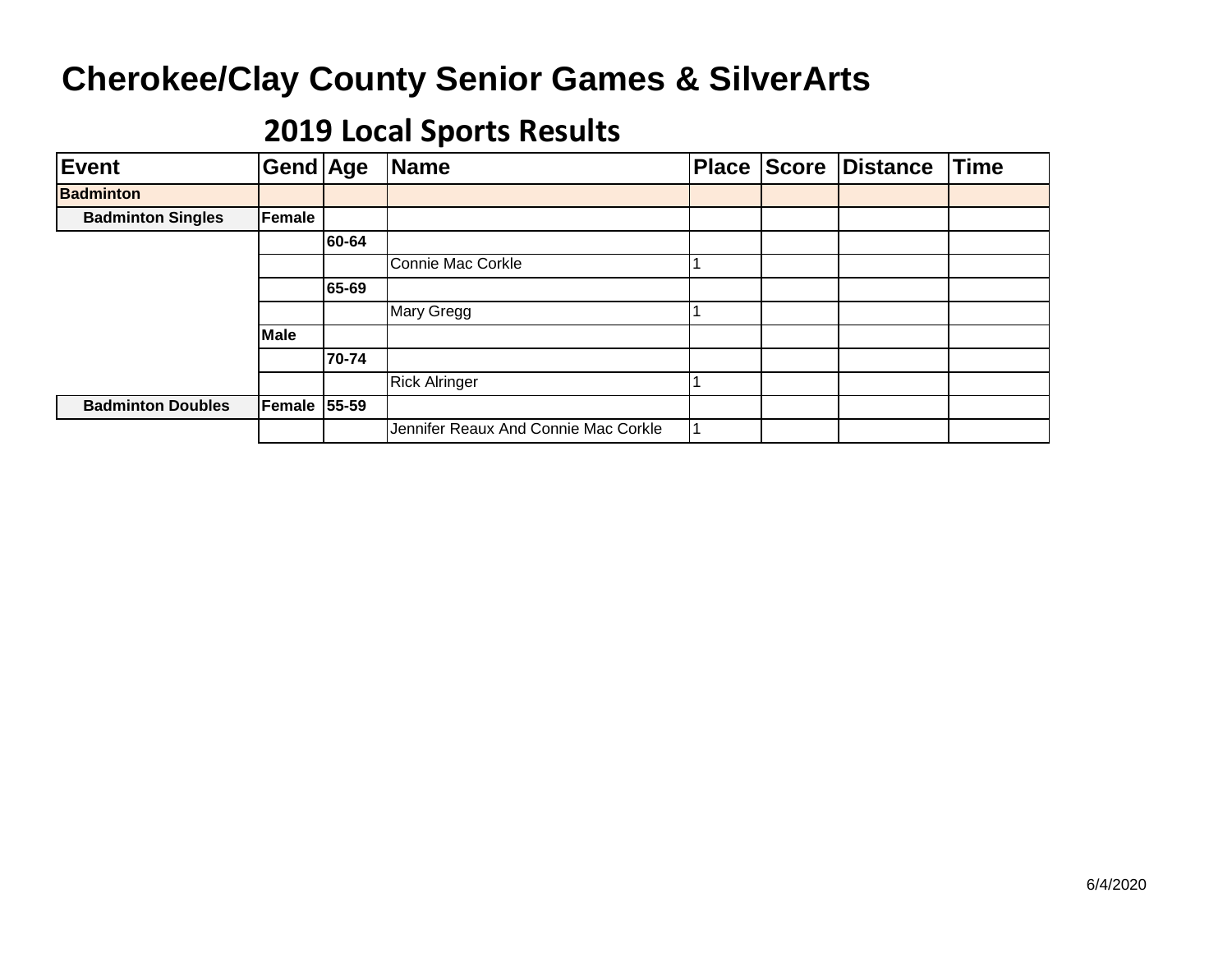| <b>Event</b>               | Gend Age      |       | Name                 | <b>Place</b>            | <b>Score</b>            | <b>Distance</b> | <b>Time</b> |
|----------------------------|---------------|-------|----------------------|-------------------------|-------------------------|-----------------|-------------|
| <b>Basketball Shooting</b> |               |       |                      |                         |                         |                 |             |
| <b>Basketball Shooting</b> | <b>Female</b> |       |                      |                         |                         |                 |             |
|                            |               | 55-59 |                      |                         |                         |                 |             |
|                            |               |       | Jennifer Reaux       | 1                       | $\overline{7}$          |                 |             |
|                            |               | 60-64 |                      |                         |                         |                 |             |
|                            |               |       | Connie Mac Corkle    | 1                       | 6                       |                 |             |
|                            |               | 65-69 |                      |                         |                         |                 |             |
|                            |               |       | Jane Birchfield      | 1                       | $\overline{5}$          |                 |             |
|                            |               |       | Marcia Dones         | $\overline{2}$          | $\overline{4}$          |                 |             |
|                            |               | 70-74 |                      |                         |                         |                 |             |
|                            |               |       | Gwen Hathaway        | 1                       | 5                       |                 |             |
|                            |               | 80-84 |                      |                         |                         |                 |             |
|                            |               |       | Marilyn Ogden        | 1                       | $6\phantom{1}$          |                 |             |
|                            | <b>Male</b>   |       |                      |                         |                         |                 |             |
|                            |               | 60-64 |                      |                         |                         |                 |             |
|                            |               |       | Glenn Abshier        | 1                       | 11                      |                 |             |
|                            |               |       | Michael Kelischek    | $\overline{2}$          | 10                      |                 |             |
|                            |               |       | <b>Timothy Sells</b> | 3                       | $6 \overline{}$         |                 |             |
|                            |               |       | Dennis Abshier       | $\overline{\mathbf{4}}$ | $\overline{2}$          |                 |             |
|                            |               | 65-69 |                      |                         |                         |                 |             |
|                            |               |       | <b>Mike Lalone</b>   | 1                       | 9                       |                 |             |
|                            |               | 70-74 |                      |                         |                         |                 |             |
|                            |               |       | <b>Rick Alringer</b> | $\mathbf{1}$            | 9                       |                 |             |
|                            |               |       | <b>Marvin Taylor</b> | $\overline{2}$          | $\overline{7}$          |                 |             |
|                            |               |       | Daniel Dones         | 3                       | $\overline{\mathbf{4}}$ |                 |             |
|                            |               |       | Ed Eggley            | 4                       | $\overline{2}$          |                 |             |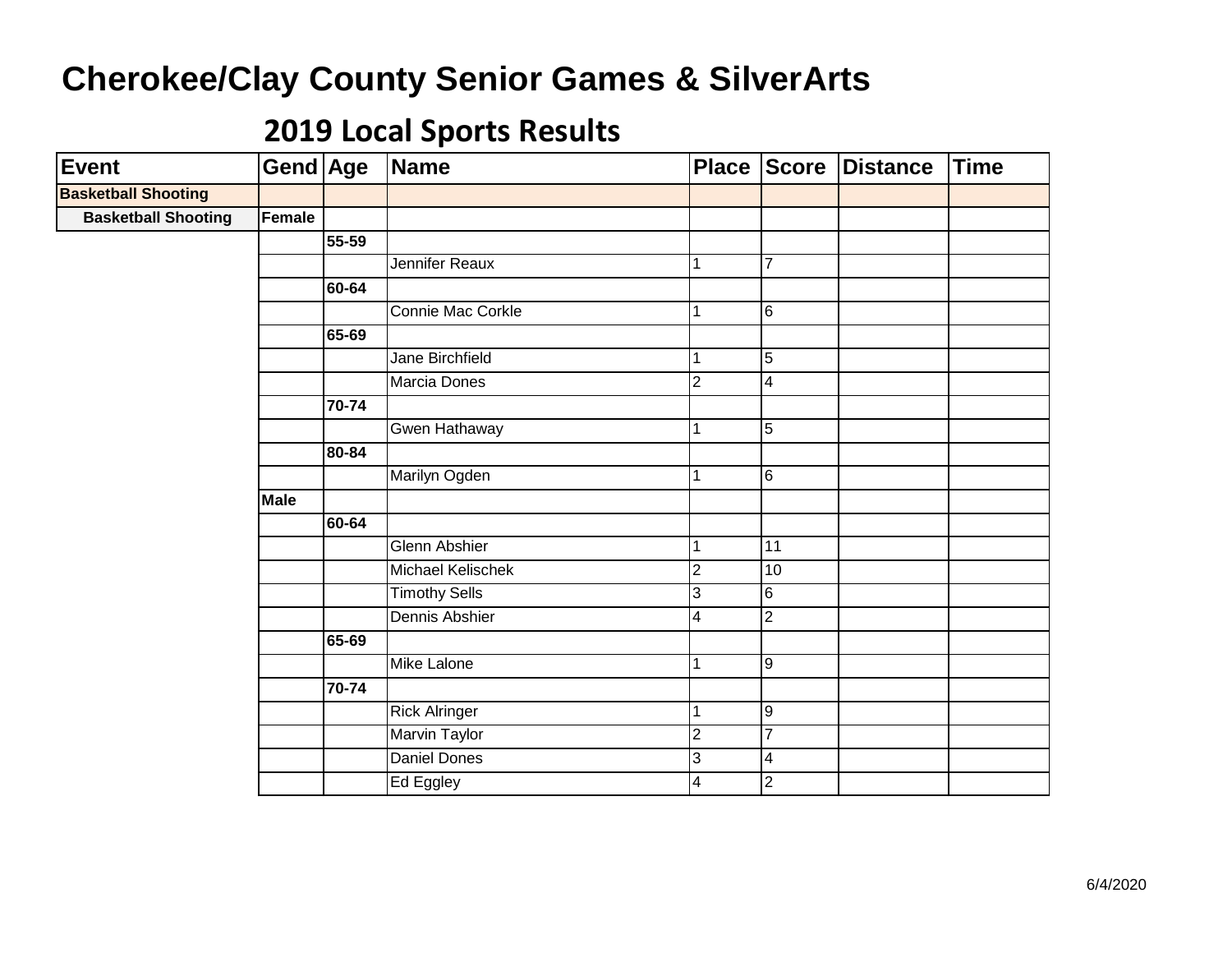| <b>Event</b>               | Gend Age      |       | Name                                   |                | Place Score | <b>Distance</b> | <b>Time</b> |
|----------------------------|---------------|-------|----------------------------------------|----------------|-------------|-----------------|-------------|
| <b>Bocce</b>               |               |       |                                        |                |             |                 |             |
| <b>Bocce Singles</b>       |               |       |                                        |                |             |                 |             |
|                            | <b>Female</b> |       |                                        |                |             |                 |             |
|                            |               | 65-69 |                                        |                |             |                 |             |
|                            |               |       | Marcia Dones                           | $\mathbf 1$    |             |                 |             |
|                            |               |       | <b>Jane Birchfield</b>                 | $\overline{2}$ |             |                 |             |
|                            |               |       | Joanne Stillman                        | $\overline{3}$ |             |                 |             |
|                            |               | 70-74 |                                        |                |             |                 |             |
|                            |               |       | Nancy Beach                            | $\mathbf{1}$   |             |                 |             |
|                            |               |       | <b>Cathy Crawford</b>                  | $\overline{2}$ |             |                 |             |
|                            |               | 80-84 |                                        |                |             |                 |             |
|                            |               |       | Marilyn Ogden                          | $\mathbf{1}$   |             |                 |             |
|                            |               |       | Ruth Maund                             | $\overline{2}$ |             |                 |             |
|                            |               |       | Janet Paul                             | $\mathbf{3}$   |             |                 |             |
|                            |               | 90-94 |                                        |                |             |                 |             |
|                            |               |       | <b>Ruth Griffing</b>                   | $\mathbf{1}$   |             |                 |             |
|                            | <b>Male</b>   |       |                                        |                |             |                 |             |
|                            |               | 70-74 |                                        |                |             |                 |             |
|                            |               |       | <b>Rick Alringer</b>                   | $\mathbf{1}$   |             |                 |             |
|                            |               |       | <b>Weldon Beach</b>                    | $\overline{2}$ |             |                 |             |
|                            |               | 85-89 |                                        |                |             |                 |             |
|                            |               |       | Jim Paul                               | $\mathbf{1}$   |             |                 |             |
| <b>Bocce Mixed Doubles</b> |               | 60-64 |                                        |                |             |                 |             |
|                            |               |       | Wayne Spong And Lori Coy               | $\mathbf{1}$   |             |                 |             |
|                            |               | 65-69 |                                        |                |             |                 |             |
|                            |               |       | <b>Marcia Dones And Daniel Dones</b>   | $\mathbf 1$    |             |                 |             |
|                            |               |       | <b>Chris Faries And Terence Faries</b> | $\overline{2}$ |             |                 |             |
|                            |               | 70-74 |                                        |                |             |                 |             |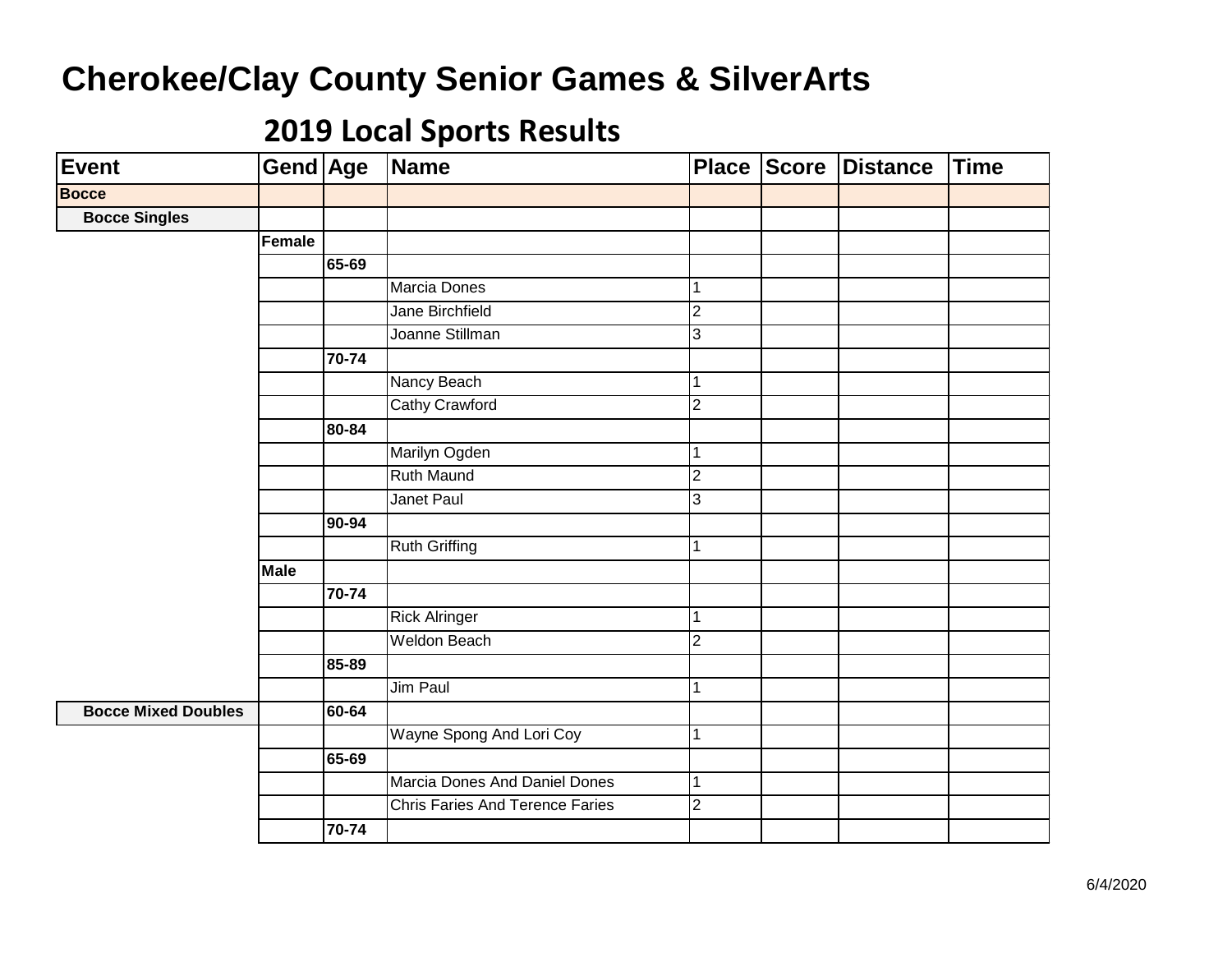| <b>Event</b> |       | Gend Age Name                 |  | <b>Place Score Distance Time</b> |  |
|--------------|-------|-------------------------------|--|----------------------------------|--|
|              |       | <b>Sue Bent And Jim Bent</b>  |  |                                  |  |
|              | 80-84 |                               |  |                                  |  |
|              |       | Marilyn Ogden And James Ogden |  |                                  |  |
|              |       |                               |  |                                  |  |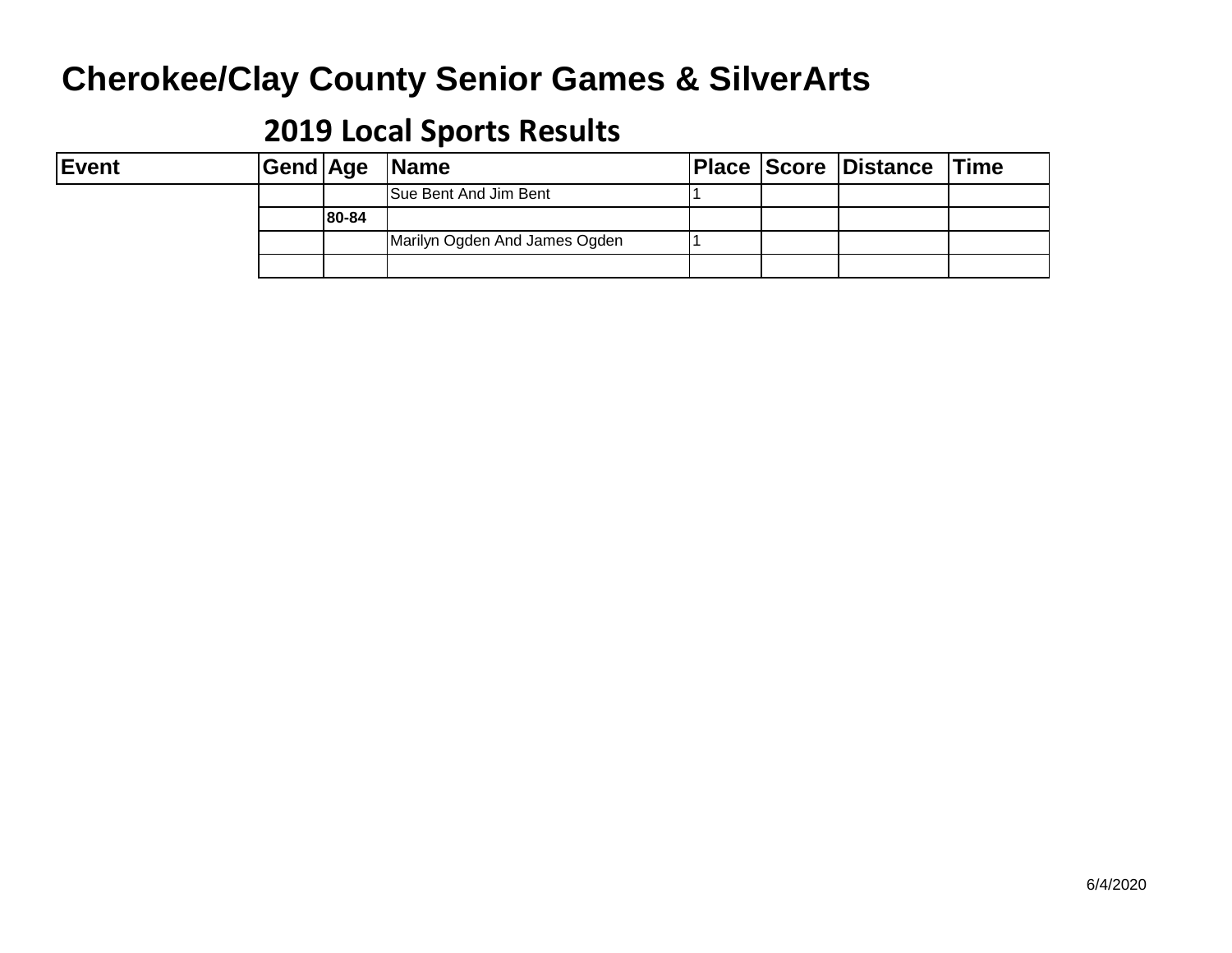| <b>Event</b>           | <b>Gend Age</b> |       | <b>Name</b>                       | <b>Place</b>   | <b>Score</b> | <b>Distance</b> | <b>Time</b> |
|------------------------|-----------------|-------|-----------------------------------|----------------|--------------|-----------------|-------------|
| <b>Bowling</b>         |                 |       |                                   |                |              |                 |             |
| <b>Bowling Singles</b> | Female          |       |                                   |                |              |                 |             |
|                        |                 | 50-54 |                                   |                |              |                 |             |
|                        |                 |       | Shelly Thompson                   |                | 457          |                 |             |
|                        |                 | 70-74 |                                   |                |              |                 |             |
|                        |                 |       | Mary Walsh                        | 1              | 520          |                 |             |
|                        | <b>Male</b>     |       |                                   |                |              |                 |             |
|                        |                 | 60-64 |                                   |                |              |                 |             |
|                        |                 |       | Dennis Abshier                    | $\mathbf{1}$   | 519          |                 |             |
|                        |                 |       | Wayne Spong                       | $\overline{2}$ | 494          |                 |             |
|                        |                 |       | Glenn Abshier                     | 3              | 472          |                 |             |
| <b>Bowling Doubles</b> | Female          | 50-54 |                                   |                |              |                 |             |
|                        |                 |       | Shelly Thompson And Mary Walsh    | $\mathbf{1}$   |              |                 |             |
|                        | <b>Male</b>     | 60-64 |                                   |                |              |                 |             |
|                        |                 |       | Dennis Abshier And Glenn Abshier  | 1              |              |                 |             |
|                        |                 |       | Wayne Spong And Jim Bent          | $\overline{2}$ |              |                 |             |
| <b>Bowling Mixed</b>   |                 | 50-54 |                                   |                |              |                 |             |
|                        |                 |       | Shelly Thompson And Phillip Davis | 1              |              |                 |             |
|                        |                 | 60-64 |                                   |                |              |                 |             |
|                        |                 |       | Wayne Spong And Lori Coy          | 1              |              |                 |             |
|                        |                 | 65-69 |                                   |                |              |                 |             |
|                        |                 |       | Pauline Fry And Barry Fry         | 1              |              |                 |             |
|                        |                 | 70-74 |                                   |                |              |                 |             |
|                        |                 |       | 1 David Pelton And Mary Walsh     | 1              |              |                 |             |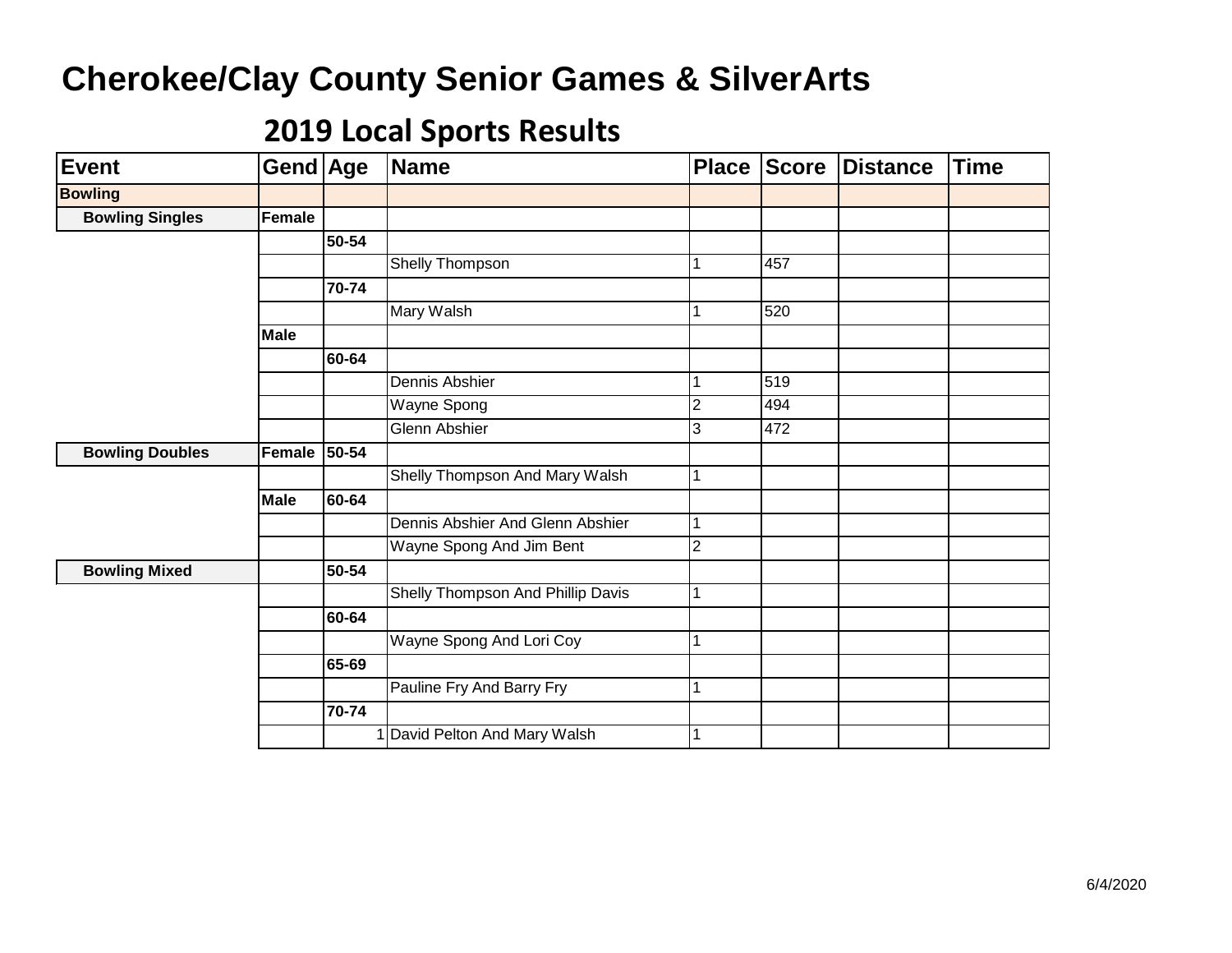| Event           | Gend Age    |           | Name                    |                | Place Score Distance | Time |
|-----------------|-------------|-----------|-------------------------|----------------|----------------------|------|
| <b>Cornhole</b> |             |           |                         |                |                      |      |
| <b>Cornhole</b> | Female      |           |                         |                |                      |      |
|                 |             | 55-59     |                         |                |                      |      |
|                 |             |           | <b>Kimberly Packard</b> | 1              |                      |      |
|                 |             | 65-69     |                         |                |                      |      |
|                 |             |           | Pauline Fry             | 1              |                      |      |
|                 |             |           | Marcia Dones            | $\overline{2}$ |                      |      |
|                 |             |           | Joanne Stillman         | $\overline{3}$ |                      |      |
|                 |             | 70-74     |                         |                |                      |      |
|                 |             |           | Nancy Beach             | $\mathbf 1$    |                      |      |
|                 |             |           | Gwen Hathaway           | $\overline{2}$ |                      |      |
|                 |             | 75-79     |                         |                |                      |      |
|                 |             |           | Jane Hembree            | $\mathbf{1}$   |                      |      |
|                 |             | $80 - 84$ |                         |                |                      |      |
|                 |             |           | Janet Paul              | $\mathbf{1}$   |                      |      |
|                 |             |           | <b>Ruth Maund</b>       | $\overline{2}$ |                      |      |
|                 |             | 90-94     |                         |                |                      |      |
|                 |             |           | <b>Ruth Griffing</b>    | $\mathbf{1}$   |                      |      |
|                 | <b>Male</b> |           |                         |                |                      |      |
|                 |             | 60-64     |                         |                |                      |      |
|                 |             |           | Dennis Abshier          | $\mathbf{1}$   |                      |      |
|                 |             |           | <b>Glenn Abshier</b>    | $\overline{2}$ |                      |      |
|                 |             | 65-69     |                         |                |                      |      |
|                 |             |           | <b>Thomas Packard</b>   | $\mathbf{1}$   |                      |      |
|                 |             | 70-74     |                         |                |                      |      |
|                 |             |           | <b>Rick Alringer</b>    | $\mathbf{1}$   |                      |      |
|                 |             |           | <b>Marvin Taylor</b>    | $\overline{2}$ |                      |      |
|                 |             |           | <b>Weldon Beach</b>     | 3              |                      |      |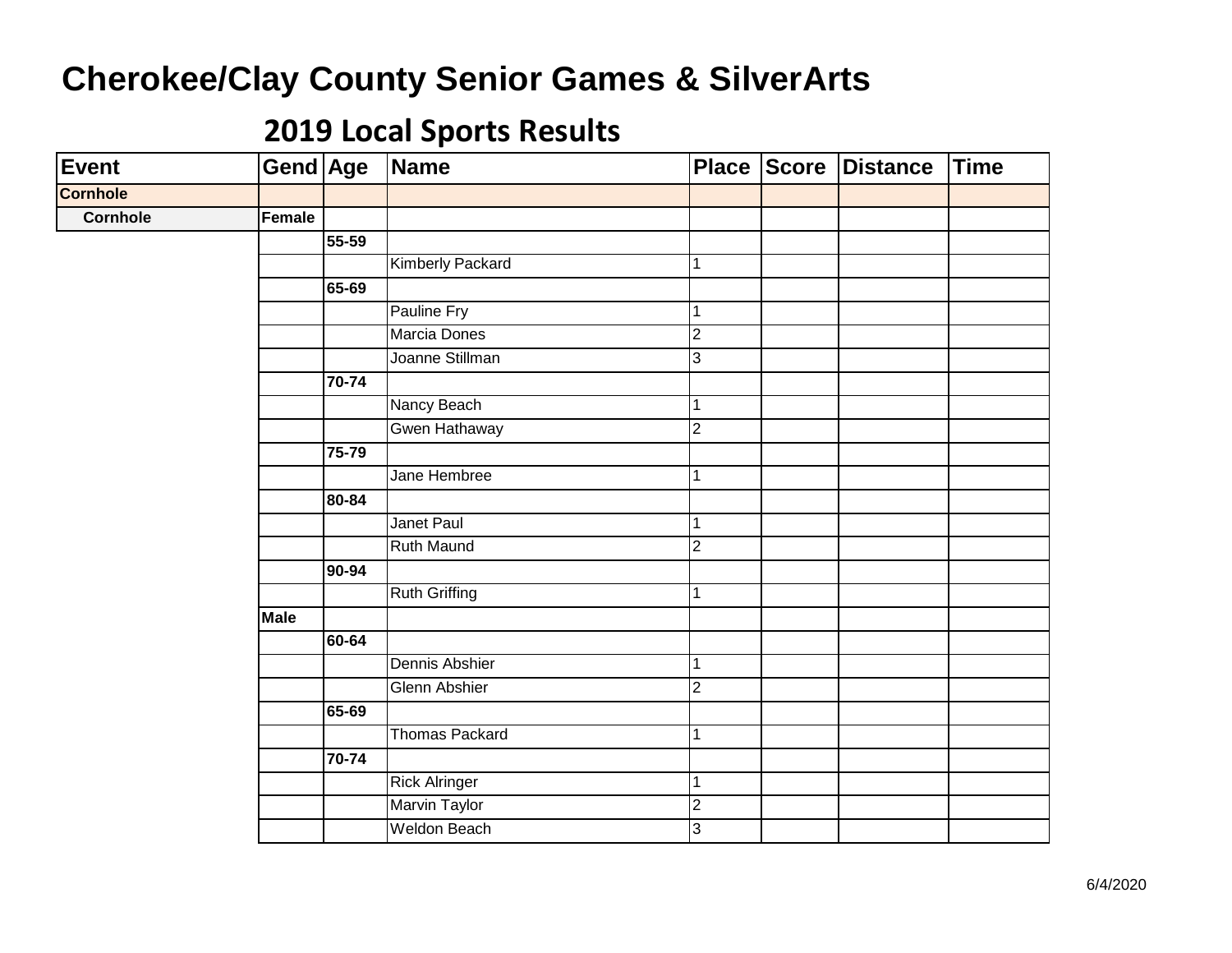| <b>Event</b> |       | Gend Age  Name   |  | <b>Place Score Distance Time</b> |  |
|--------------|-------|------------------|--|----------------------------------|--|
|              | 75-79 |                  |  |                                  |  |
|              |       | <b>Barry Fry</b> |  |                                  |  |
|              |       | Jim Bent         |  |                                  |  |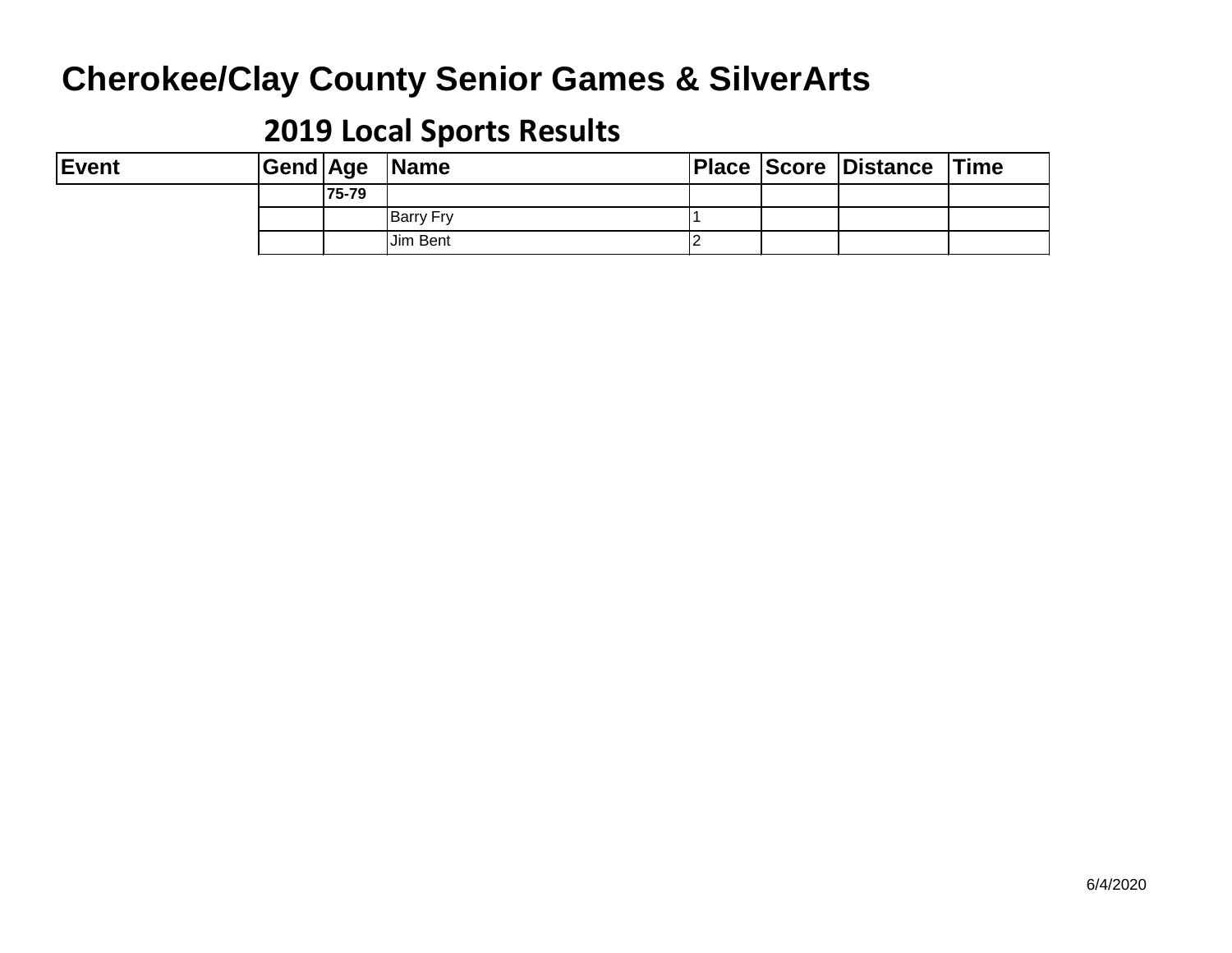| <b>Event</b>          | <b>Gend Age</b> |           | <b>Name</b>          | <b>Place</b>   |     | Score Distance | Time |
|-----------------------|-----------------|-----------|----------------------|----------------|-----|----------------|------|
| <b>Football Throw</b> |                 |           |                      |                |     |                |      |
| <b>Football Throw</b> | Female          |           |                      |                |     |                |      |
|                       |                 | 55-59     |                      |                |     |                |      |
|                       |                 |           | Jennifer Reaux       | 1              | 30  |                |      |
|                       |                 | 60-64     |                      |                |     |                |      |
|                       |                 |           | Connie Mac Corkle    | $\mathbf{1}$   | 90  |                |      |
|                       |                 | 65-69     |                      |                |     |                |      |
|                       |                 |           | <b>Marcia Dones</b>  | $\mathbf{1}$   | 80  |                |      |
|                       |                 |           | Jane Birchfield      | $\overline{2}$ | 80  |                |      |
|                       |                 |           | Sheila Ford          | $\overline{3}$ | 10  |                |      |
|                       |                 | $70 - 74$ |                      |                |     |                |      |
|                       |                 |           | Nancy Beach          | 1              | 130 |                |      |
|                       |                 |           | Gwen Hathaway        | $\overline{2}$ | 30  |                |      |
|                       |                 | 80-84     |                      |                |     |                |      |
|                       |                 |           | Marilyn Ogden        | 1              | 60  |                |      |
|                       |                 | 85-89     |                      |                |     |                |      |
|                       |                 |           | Bert Ott             | $\mathbf{1}$   | 50  |                |      |
|                       |                 | 90-94     |                      |                |     |                |      |
|                       |                 |           | <b>Ruth Griffing</b> | $\mathbf{1}$   | 10  |                |      |
|                       | <b>Male</b>     |           |                      |                |     |                |      |
|                       |                 | 55-59     |                      |                |     |                |      |
|                       |                 |           | <b>Martin Smith</b>  | $\mathbf{1}$   | 50  |                |      |
|                       |                 | 60-64     |                      |                |     |                |      |
|                       |                 |           | Glenn Abshier        | $\mathbf{1}$   | 60  |                |      |
|                       |                 |           | Dennis Abshier       | $\overline{c}$ | 50  |                |      |
|                       |                 |           | <b>Timothy Sells</b> | 3              | 40  |                |      |
|                       |                 |           | Michael Kelischek    | $\overline{4}$ | 30  |                |      |
|                       |                 | 65-69     |                      |                |     |                |      |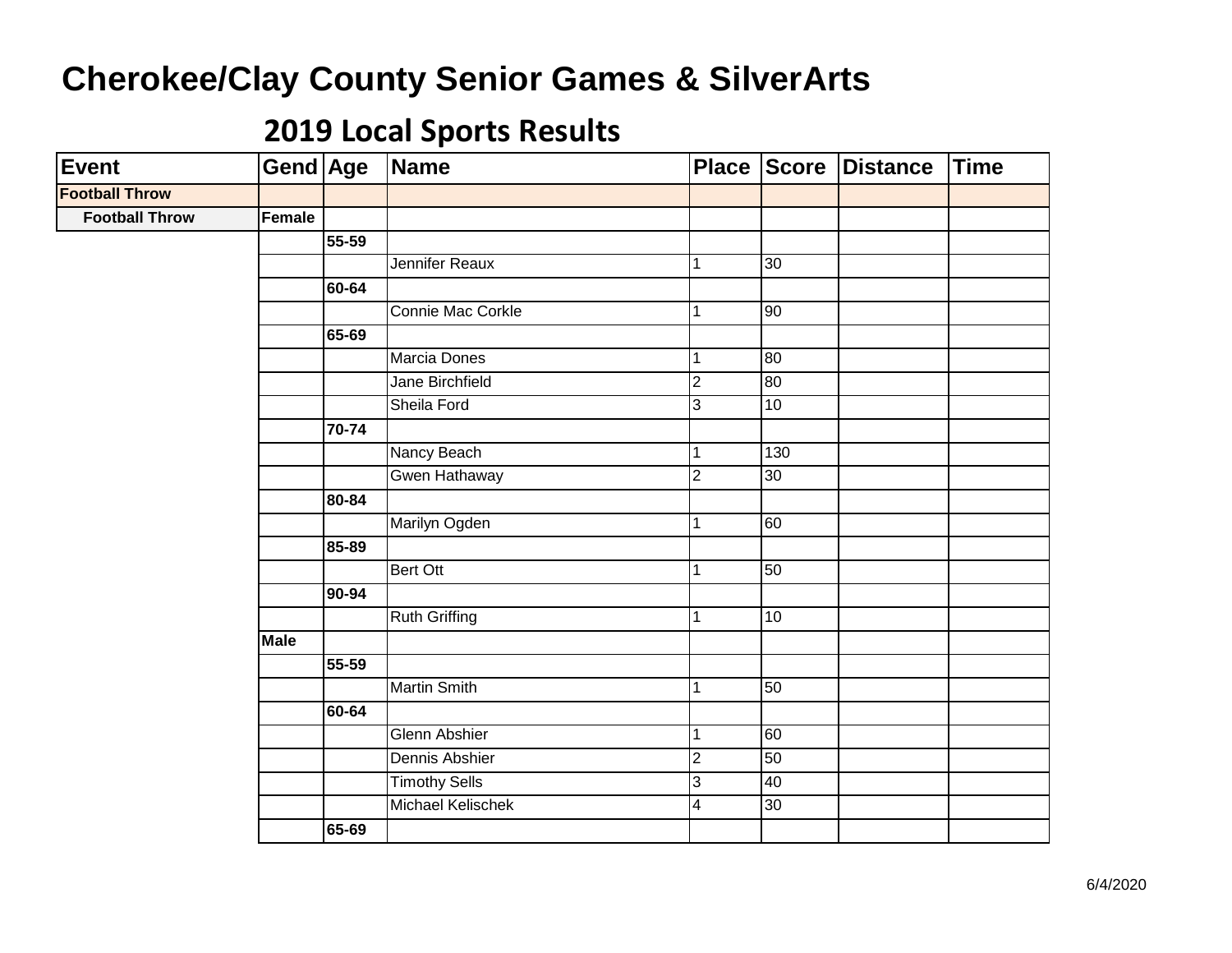| <b>Event</b> | Gend Age |       | Name                 |   |              | Place Score Distance Time |  |
|--------------|----------|-------|----------------------|---|--------------|---------------------------|--|
|              |          |       | Mike Lalone          |   | 50           |                           |  |
|              |          | 70-74 |                      |   |              |                           |  |
|              |          |       | <b>Rick Alringer</b> |   | 130          |                           |  |
|              |          |       | Weldon Beach         |   | 100          |                           |  |
|              |          |       | Daniel Dones         |   | 50           |                           |  |
|              |          |       | Ed Eggley            | 4 | 140          |                           |  |
|              |          |       | <b>Marvin Taylor</b> | 5 | $ 20\rangle$ |                           |  |
|              |          | 75-79 |                      |   |              |                           |  |
|              |          |       | Jim Bent             |   | 50           |                           |  |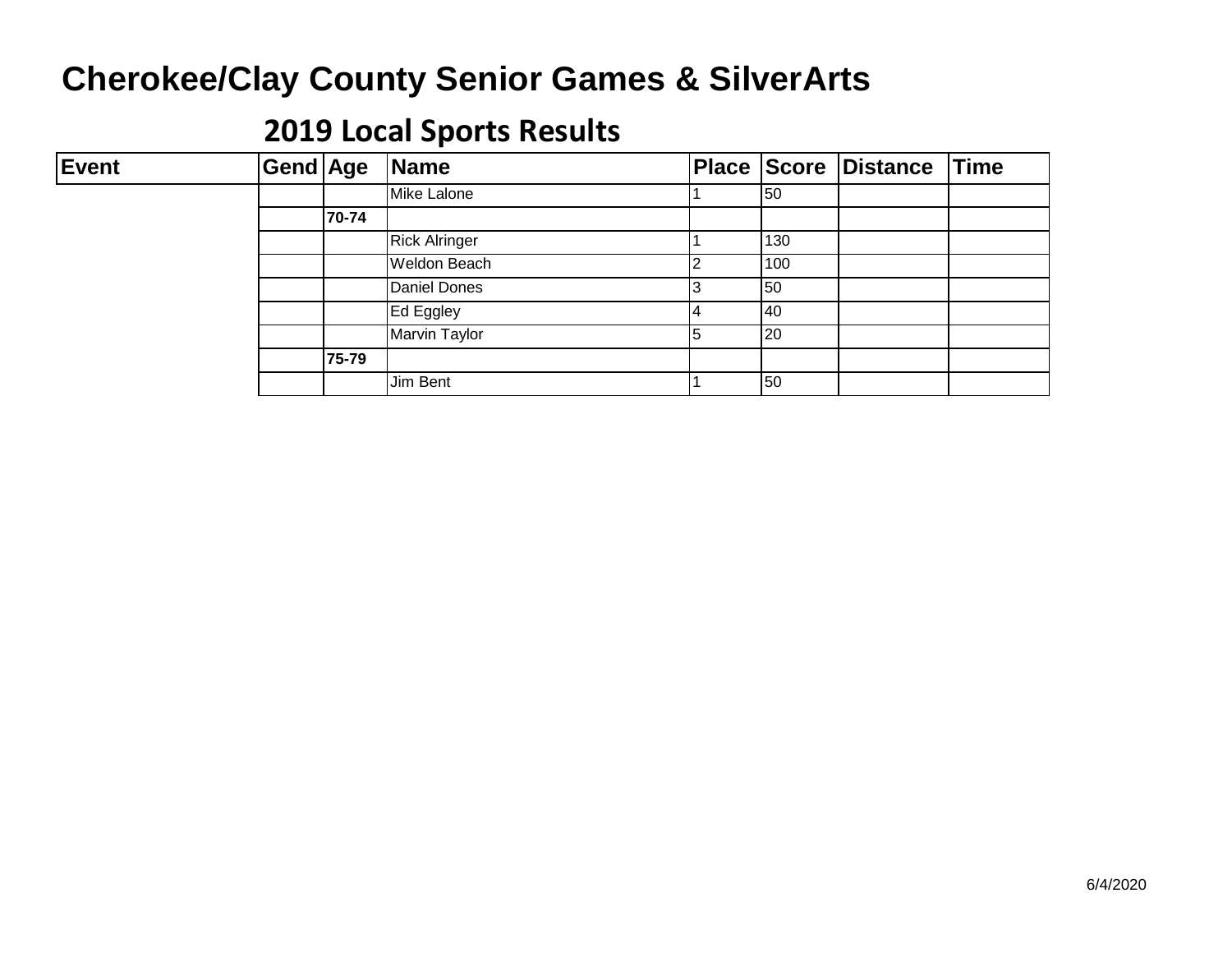| Event | Gend Age    |       | Name           | <b>Place</b> | Score | Distance | Time |
|-------|-------------|-------|----------------|--------------|-------|----------|------|
| Golf  |             |       |                |              |       |          |      |
| Golf  | <b>Male</b> |       |                |              |       |          |      |
|       |             | 60-64 |                |              |       |          |      |
|       |             |       | Dennis Abshier |              | 89    |          |      |
|       |             |       | Glenn Abshier  |              | 191   |          |      |
|       |             | 65-69 |                |              |       |          |      |
|       |             |       | john gough     |              | 76    |          |      |
|       |             | 70-74 |                |              |       |          |      |
|       |             |       | Larry Schwalm  |              | 91    |          |      |
|       |             | 80-84 |                |              |       |          |      |
|       |             |       | Don Wells      |              | 90    |          |      |

| <b>Horseshoes</b> |             |       |                  |  |  |
|-------------------|-------------|-------|------------------|--|--|
| <b>Horseshoes</b> | <b>Male</b> |       |                  |  |  |
|                   |             | 60-64 |                  |  |  |
|                   |             |       | David Miller     |  |  |
|                   |             |       | Dennis Abshier   |  |  |
|                   |             |       | Glenn Abshier    |  |  |
|                   |             | 65-69 |                  |  |  |
|                   |             |       | Thomas Packard   |  |  |
|                   |             | 75-79 |                  |  |  |
|                   |             |       | <b>Barry Fry</b> |  |  |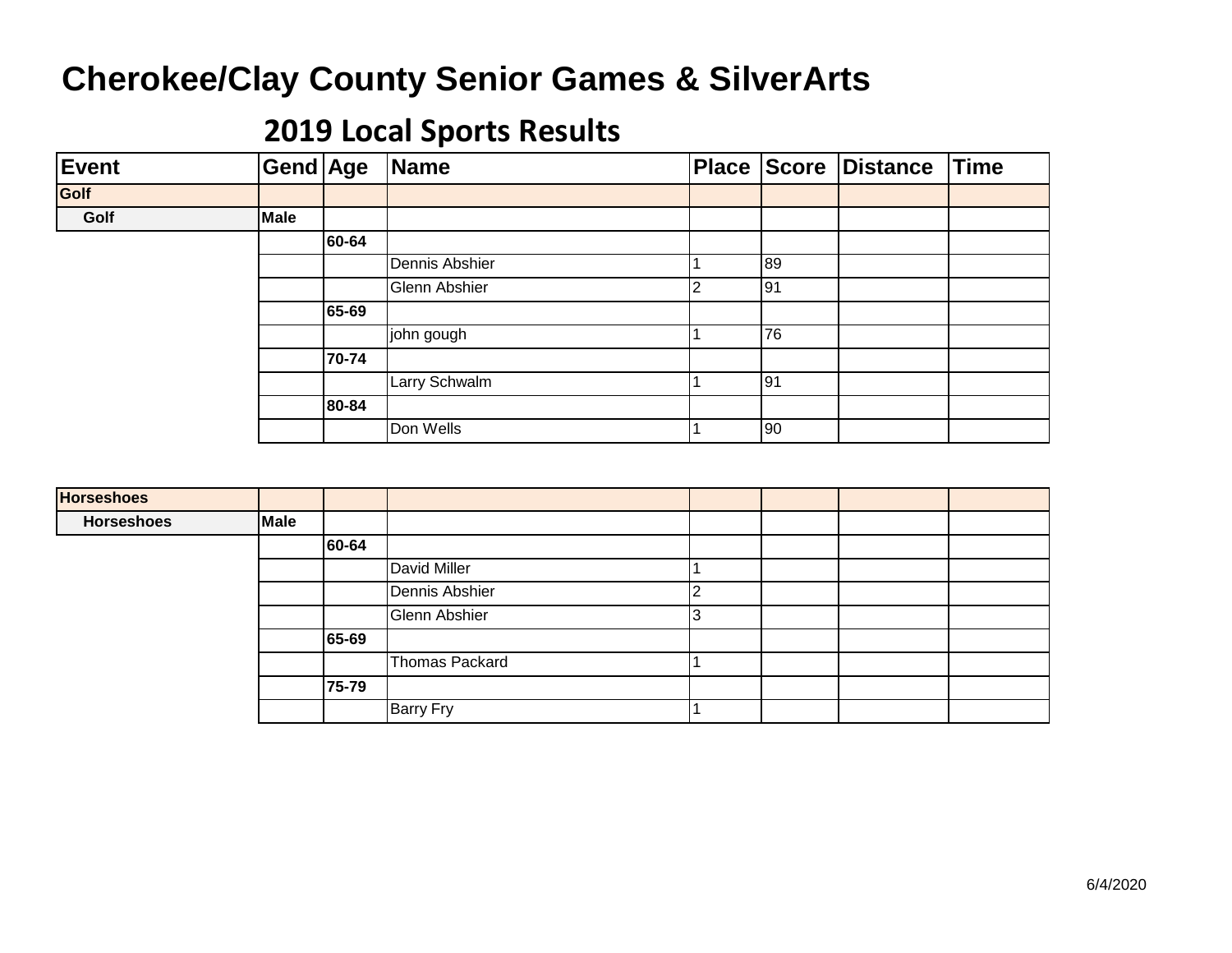| Event                     | Gend Age    |       | Name                  |  | Place Score Distance Time |  |
|---------------------------|-------------|-------|-----------------------|--|---------------------------|--|
| <b>Long Jumps</b>         |             |       |                       |  |                           |  |
| <b>Running Long Jump</b>  | <b>Male</b> |       |                       |  |                           |  |
|                           |             | 65-69 |                       |  |                           |  |
|                           |             |       | <b>Terence Faries</b> |  | 10'5"                     |  |
| <b>Standing Long Jump</b> | <b>Male</b> |       |                       |  |                           |  |
|                           |             | 65-69 |                       |  |                           |  |
|                           |             |       | <b>Terence Faries</b> |  | 6'9''                     |  |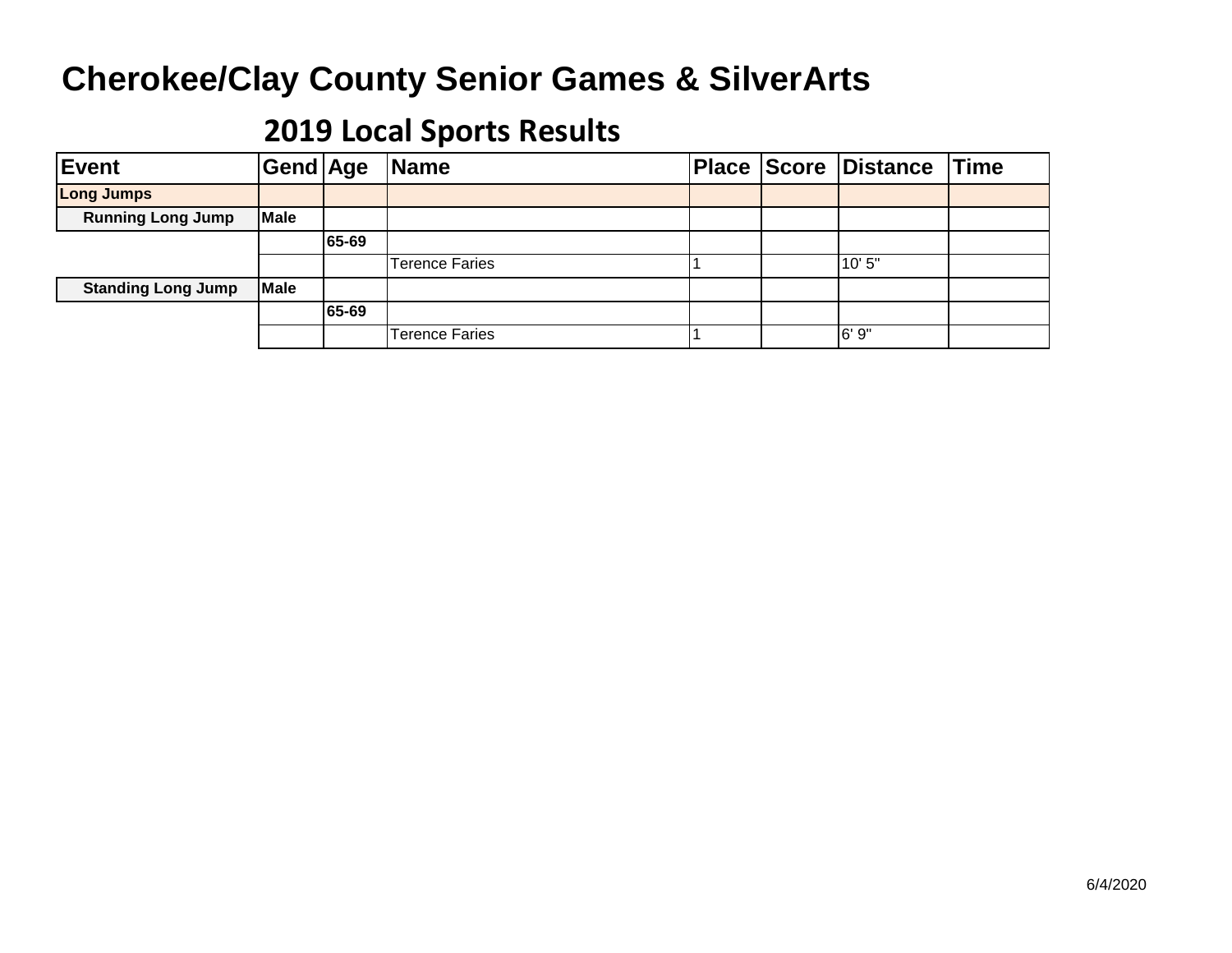| Event                     | Gend Age    |           | Name                                 |                | Place Score | <b>Distance</b> | <b>Time</b> |
|---------------------------|-------------|-----------|--------------------------------------|----------------|-------------|-----------------|-------------|
| <b>Pickleball</b>         |             |           |                                      |                |             |                 |             |
| <b>Pickleball Singles</b> | Female      |           |                                      |                |             |                 |             |
|                           |             | 60-64     |                                      |                |             |                 |             |
|                           |             |           | Lynn Hushion                         | 1              |             |                 |             |
|                           |             |           | Darlene Dickerson                    | $\overline{2}$ |             |                 |             |
|                           | <b>Male</b> |           |                                      |                |             |                 |             |
|                           |             | 55-59     |                                      |                |             |                 |             |
|                           |             |           | James Reaux                          | $\mathbf{1}$   |             |                 |             |
|                           |             | 60-64     |                                      |                |             |                 |             |
|                           |             |           | Michael Kelischek                    | $\mathbf{1}$   |             |                 |             |
|                           |             |           | Lyndell Holt                         | $\overline{2}$ |             |                 |             |
|                           |             | 65-69     |                                      |                |             |                 |             |
|                           |             |           | <b>Steve Betsill</b>                 | 1              |             |                 |             |
|                           |             |           | <b>Terence Faries</b>                | $\overline{2}$ |             |                 |             |
|                           |             |           | Scott Ware                           | $\mathbf{3}$   |             |                 |             |
|                           |             | 70-74     |                                      |                |             |                 |             |
|                           |             |           | <b>Harry Hearne</b>                  | 1              |             |                 |             |
|                           |             |           | <b>Jim Ackerly</b>                   | $\overline{2}$ |             |                 |             |
|                           |             |           | David Baumann                        | 3              |             |                 |             |
|                           |             | 75-79     |                                      |                |             |                 |             |
|                           |             |           | <b>Henry Ristorcelli</b>             | $\mathbf{1}$   |             |                 |             |
|                           |             |           | Jim Bent                             | $\overline{2}$ |             |                 |             |
| <b>Pickleball Doubles</b> | Female      | $55 - 59$ |                                      |                |             |                 |             |
|                           |             |           | Jennifer Reaux And Connie Mac Corkle | 1              |             |                 |             |
|                           |             |           | Duwana Pelton And Marcia Thorne      | $\overline{2}$ |             |                 |             |
|                           |             |           | <b>Linda Miller And Sally Brock</b>  | $\mathbf{3}$   |             |                 |             |
|                           | Female      | 60-64     |                                      |                |             |                 |             |
|                           |             |           | Debbie Greenspon And Cindy Sullivan  | 1              |             |                 |             |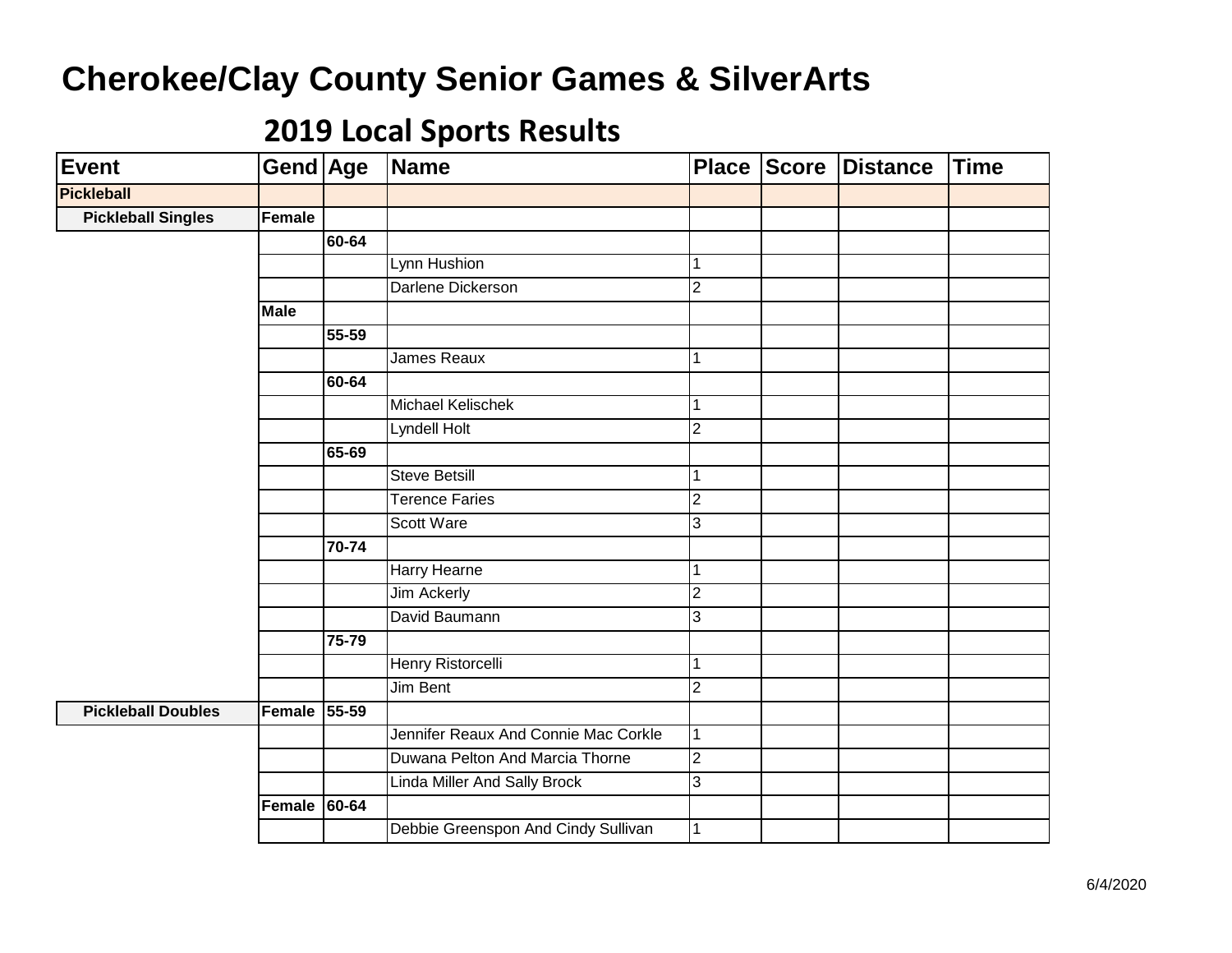| <b>Event</b>            | Gend Age      |                      | <b>Name</b>                                | <b>Place</b>   | <b>Score</b> | Distance | <b>Time</b> |
|-------------------------|---------------|----------------------|--------------------------------------------|----------------|--------------|----------|-------------|
|                         |               |                      | Darlene Dickerson And SUSAN                | $\overline{2}$ |              |          |             |
|                         |               |                      | Lynn Hushion And Lori Coy                  | 3              |              |          |             |
|                         | Female        | 65-69                |                                            |                |              |          |             |
|                         |               |                      | <b>Billie Fay Coleman And Marcia Dones</b> | 1              |              |          |             |
|                         |               |                      | Connie Fletcher And Nancy Frahmann         | $\overline{2}$ |              |          |             |
|                         | Female        | 70-74                |                                            |                |              |          |             |
|                         |               |                      | Nanccy Meldran And Kay McLeod              | 1              |              |          |             |
|                         | <b>Female</b> | 80-84                |                                            |                |              |          |             |
|                         |               |                      | Marilyn Ogden And Bert Ott                 | 1              |              |          |             |
|                         |               |                      |                                            |                |              |          |             |
|                         | <b>Male</b>   | 55-59                |                                            |                |              |          |             |
|                         |               |                      | James Reaux And Lyndell Holt               | 1              |              |          |             |
|                         | <b>Male</b>   | 60-64                |                                            |                |              |          |             |
|                         |               |                      | Michael Kelischek And Harry Hearne         | $\mathbf 1$    |              |          |             |
|                         | <b>Male</b>   | 65-69                |                                            |                |              |          |             |
|                         |               |                      | Tom Willey And Gary Sears                  | 1              |              |          |             |
|                         |               |                      | <b>Erly Garner And Daniel Dones</b>        | $\overline{2}$ |              |          |             |
|                         |               |                      | Cobby Barfield And Paul Dubrow             | 3              |              |          |             |
|                         | <b>Male</b>   | 70-74                |                                            |                |              |          |             |
|                         |               |                      | David Baumann And Jim Ackerly              | 1              |              |          |             |
|                         | <b>Male</b>   | $\overline{75} - 79$ |                                            |                |              |          |             |
|                         |               |                      | Jim Bent And Henry Ristorcelli             | 1              |              |          |             |
|                         |               |                      | <b>Fred Sickel And Roland Hardee</b>       | $\overline{2}$ |              |          |             |
| <b>Pickleball Mixed</b> |               | 55-59                |                                            |                |              |          |             |
|                         |               |                      | Jennifer Reaux And James Reaux             | 1              |              |          |             |
|                         |               |                      | Duwana Pelton And Tom Willey               | $\overline{c}$ |              |          |             |
|                         |               |                      | <b>Linda Miller And Scott Ware</b>         | 3              |              |          |             |
|                         |               | 60-64                |                                            |                |              |          |             |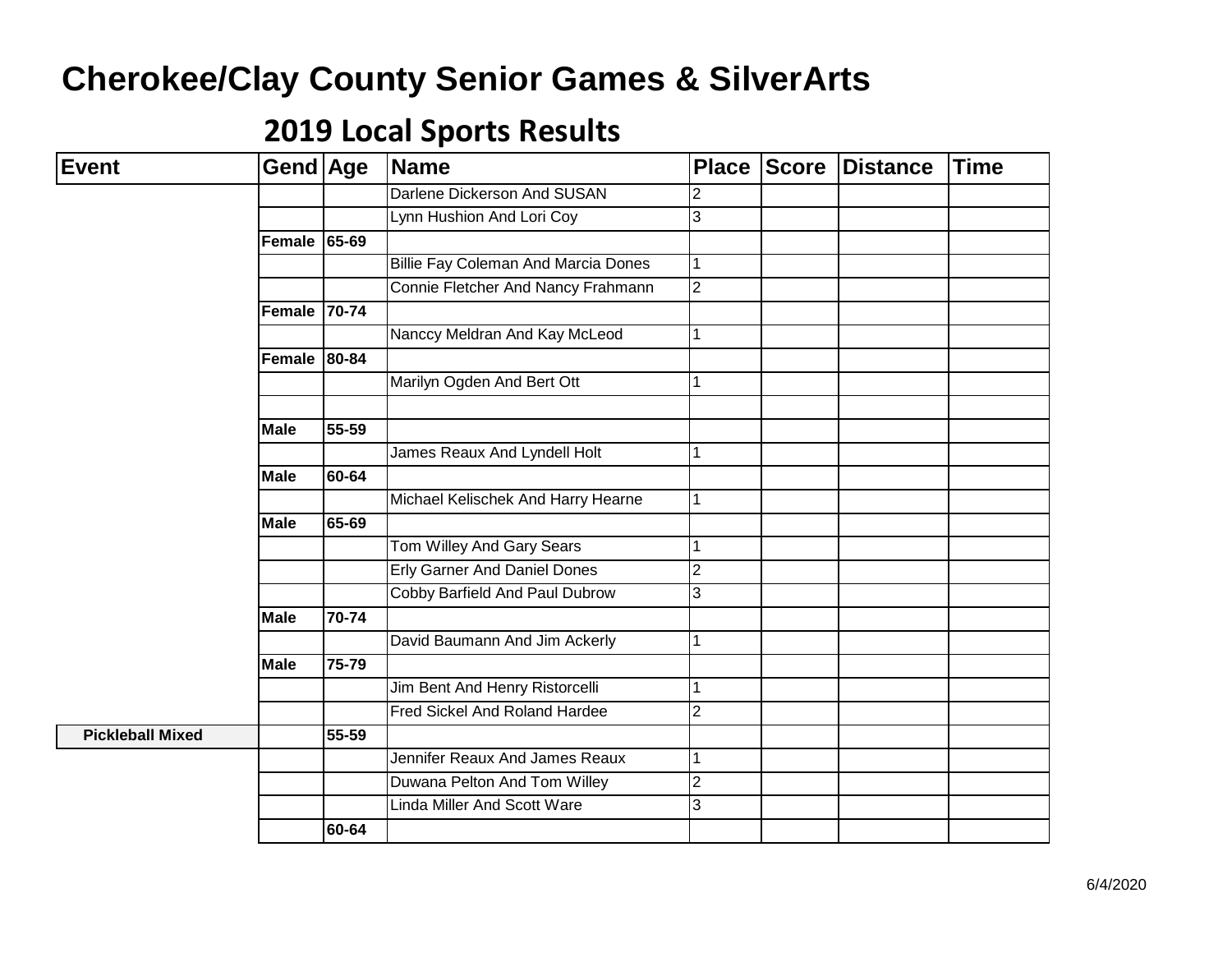| <b>Event</b> | <b>Gend Age</b> |       | <b>Name</b>                           | <b>Place Score</b> | Distance | <b>Time</b> |
|--------------|-----------------|-------|---------------------------------------|--------------------|----------|-------------|
|              |                 |       | Linda Bamfield And Harry Hearne       |                    |          |             |
|              |                 |       | Diana Walker And Gary Sears           |                    |          |             |
|              |                 |       | Sally Brock And Erly Garner           |                    |          |             |
|              |                 | 65-69 |                                       |                    |          |             |
|              |                 |       | Billie Fay Coleman And Jim Ackerly    |                    |          |             |
|              |                 |       | Cobby Barfield And SUSAN FREDRIKSEN 2 |                    |          |             |
|              |                 |       | Mary Gregg And Henry Ristorcelli      |                    |          |             |
|              |                 | 70-74 |                                       |                    |          |             |
|              |                 |       | Nancy Frahmann And Jack Frahmann      |                    |          |             |
|              |                 | 80-84 |                                       |                    |          |             |
|              |                 |       | Roland Hardee And Bert Ott            |                    |          |             |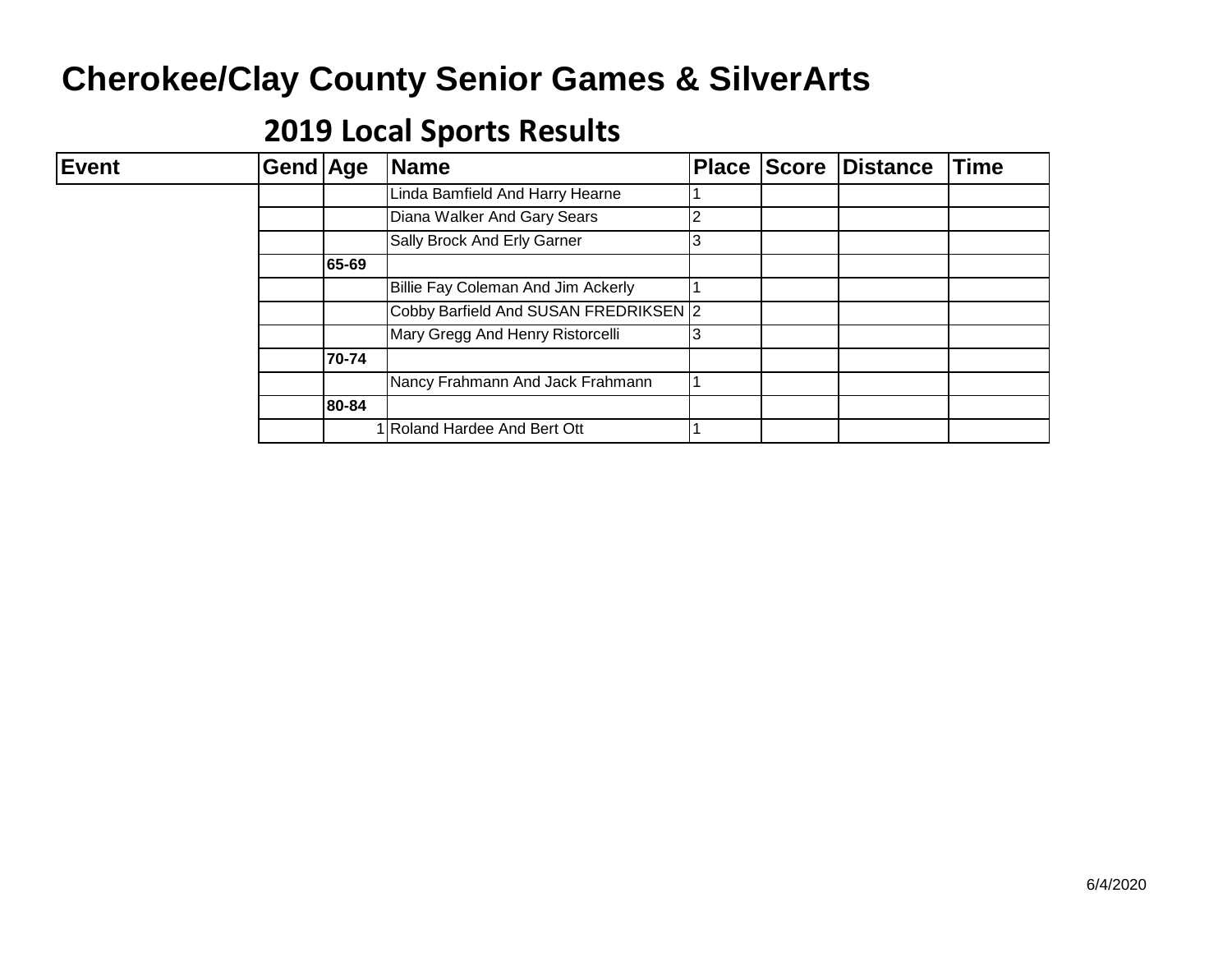| Event            | Gend Age    |       | Name                |  | <b>Place Score Distance</b> | <b>Time</b> |
|------------------|-------------|-------|---------------------|--|-----------------------------|-------------|
| <b>Road Race</b> |             |       |                     |  |                             |             |
| 5K Run           | <b>Male</b> |       |                     |  |                             |             |
|                  |             | 55-59 |                     |  |                             |             |
|                  |             |       | Tom Bzotte          |  |                             | 00:30:01.00 |
|                  |             | 70-74 |                     |  |                             |             |
|                  |             |       | Michael Goldstein   |  |                             | 00:27:24.12 |
|                  |             |       | <b>Daniel Dones</b> |  |                             | 00:41:19.00 |
|                  |             | 75-79 |                     |  |                             |             |
|                  |             |       | Ali Djavadi         |  |                             | 00:44:16.41 |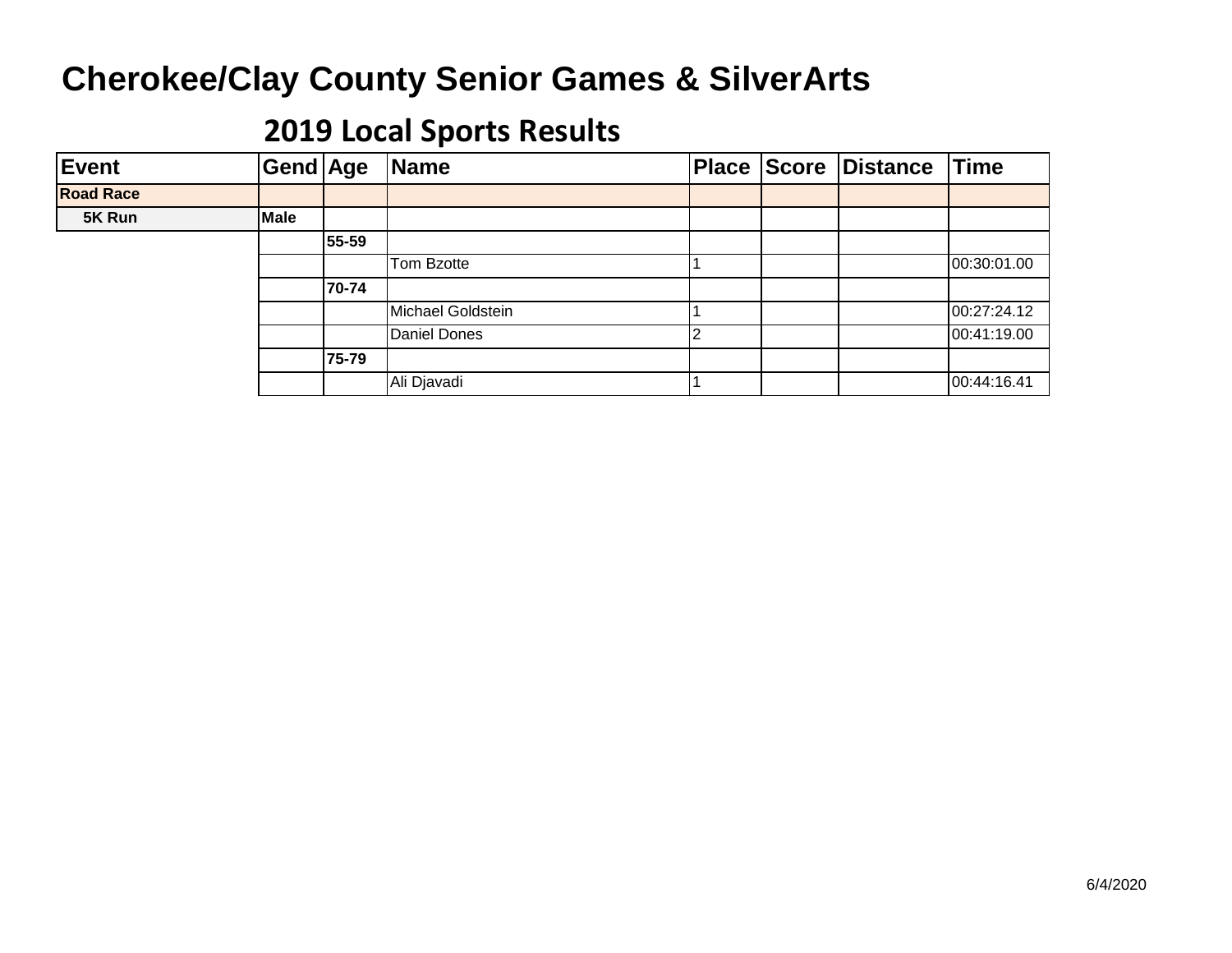| <b>Event</b>    | Gend Age      |       | Name                 |                | Place Score Distance | Time |
|-----------------|---------------|-------|----------------------|----------------|----------------------|------|
| <b>Shot Put</b> |               |       |                      |                |                      |      |
| <b>Shot Put</b> | <b>Female</b> |       |                      |                |                      |      |
|                 |               | 55-59 |                      |                |                      |      |
|                 |               |       | Jennifer Reaux       | 1              | 18' 9"               |      |
|                 |               | 60-64 |                      |                |                      |      |
|                 |               |       | Connie Mac Corkle    | $\mathbf{1}$   | 19'9''               |      |
|                 |               | 65-69 |                      |                |                      |      |
|                 |               |       | Marcia Dones         | 1              | 16'6''               |      |
|                 |               |       | Jane Birchfield      | $\overline{2}$ | 15'7''               |      |
|                 |               | 80-84 |                      |                |                      |      |
|                 |               |       | Marilyn Ogden        | 1              | 16'1''               |      |
|                 |               |       | Ruth Maund           | $\overline{2}$ | 11' 11"              |      |
|                 |               | 85-89 |                      |                |                      |      |
|                 |               |       | Bert Ott             | $\mathbf{1}$   | 13'7''               |      |
|                 |               | 90-94 |                      |                |                      |      |
|                 |               |       | Ruth Griffing        | 1              | 10' 8''              |      |
|                 | <b>Male</b>   |       |                      |                |                      |      |
|                 |               | 60-64 |                      |                |                      |      |
|                 |               |       | <b>Timothy Sells</b> | $\mathbf{1}$   | 28'0"                |      |
|                 |               |       | <b>Tim Ford</b>      | $\overline{2}$ | 20' 6"               |      |
|                 |               | 70-74 |                      |                |                      |      |
|                 |               |       | <b>Rick Alringer</b> | $\mathbf{1}$   | 24' 8"               |      |
|                 |               |       | <b>Daniel Dones</b>  | $\overline{c}$ | 23'5''               |      |
|                 |               |       | <b>Weldon Beach</b>  | $\overline{3}$ | 15'1"                |      |
|                 |               | 75-79 |                      |                |                      |      |
|                 |               |       | Paul Leslie, Jr      | $\mathbf{1}$   | 24' 9"               |      |
|                 |               |       | Jim Bent             | $\overline{2}$ | 23' 0"               |      |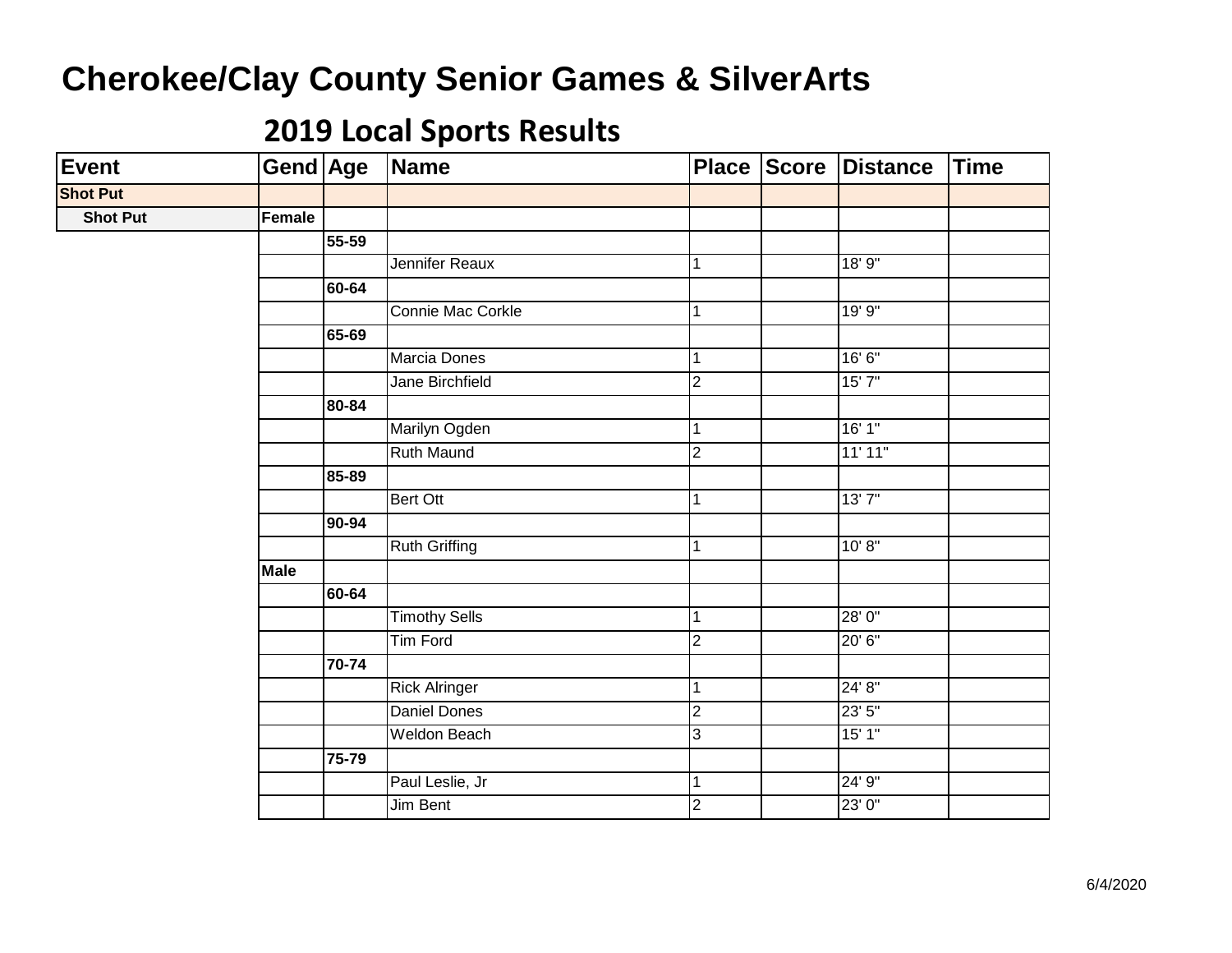| <b>Event</b>        | Gend Age    |       | <b>Name</b>           | <b>Place</b> | Score | Distance | <b>Time</b> |
|---------------------|-------------|-------|-----------------------|--------------|-------|----------|-------------|
| <b>Shuffleboard</b> |             |       |                       |              |       |          |             |
| Shuffleboard        | Female      |       |                       |              |       |          |             |
|                     |             | 70-74 |                       |              |       |          |             |
|                     |             |       | Nancy Beach           |              |       |          |             |
|                     |             |       | <b>Cathy Crawford</b> | 2            |       |          |             |
|                     |             |       | Sue Bent              | 3            |       |          |             |
|                     |             | 80-84 |                       |              |       |          |             |
|                     |             |       | Ruth Maund            |              |       |          |             |
|                     |             |       | Janet Paul            | 2            |       |          |             |
|                     |             | 85-89 |                       |              |       |          |             |
|                     |             |       | <b>Barbara Robles</b> |              |       |          |             |
|                     |             | 90-94 |                       |              |       |          |             |
|                     |             |       | <b>Ruth Griffing</b>  |              |       |          |             |
|                     | <b>Male</b> |       |                       |              |       |          |             |
|                     |             | 70-74 |                       |              |       |          |             |
|                     |             |       | Weldon Beach          |              |       |          |             |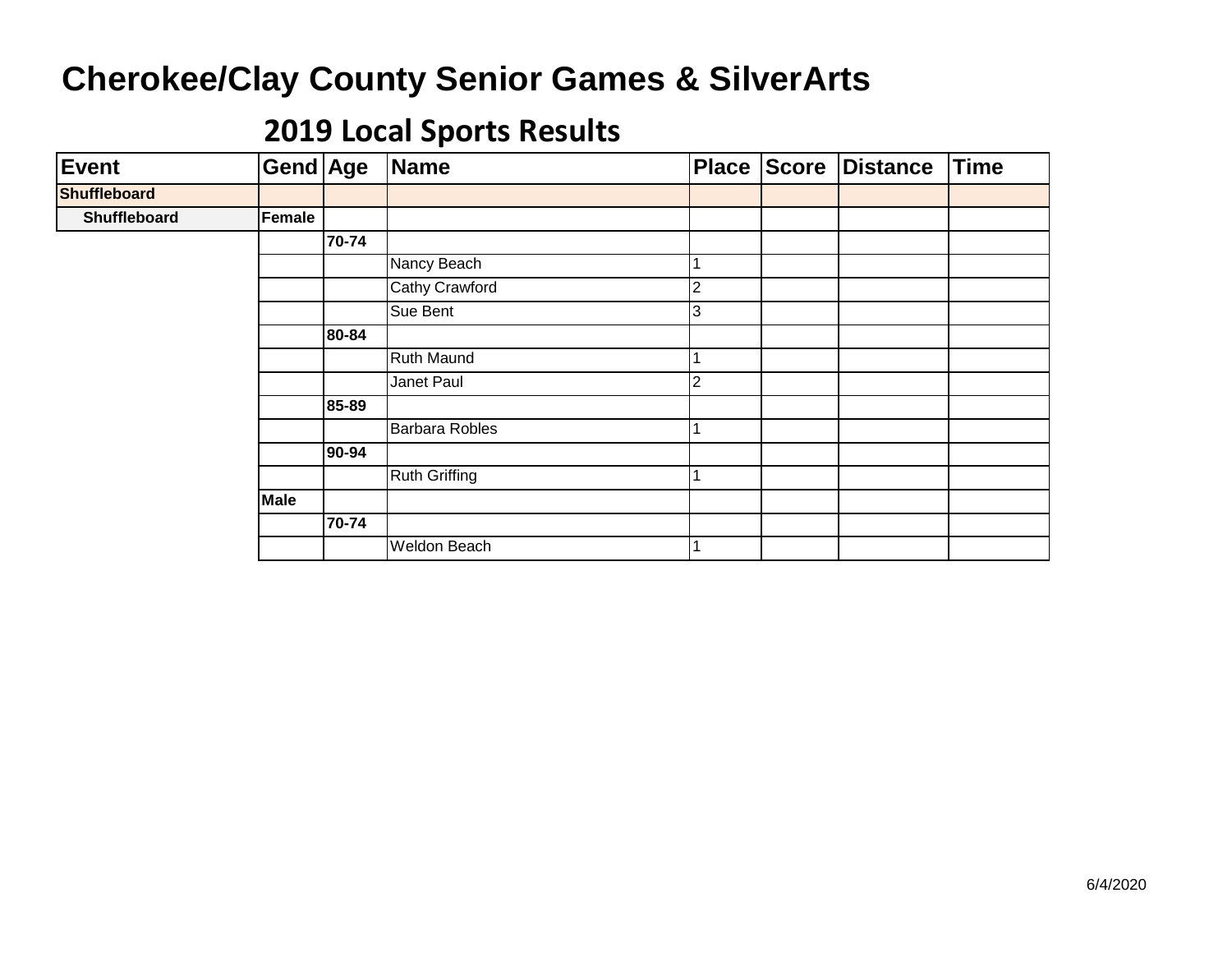| Event                 | Gend Age    |           | Name                  |                | Place Score Distance | <b>Time</b> |
|-----------------------|-------------|-----------|-----------------------|----------------|----------------------|-------------|
| <b>Softball Throw</b> |             |           |                       |                |                      |             |
| <b>Softball Throw</b> | Female      |           |                       |                |                      |             |
|                       |             | 55-59     |                       |                |                      |             |
|                       |             |           | Jennifer Reaux        | $\mathbf{1}$   | 59' 0"               |             |
|                       |             | 60-64     |                       |                |                      |             |
|                       |             |           | Connie Mac Corkle     | 1              | 70'0"                |             |
|                       |             | 65-69     |                       |                |                      |             |
|                       |             |           | Marcia Dones          | $\mathbf{1}$   | 63'0"                |             |
|                       |             |           | Sheila Ford           | $\overline{2}$ | 51'0''               |             |
|                       |             |           | Jane Birchfield       | 3              | 42' 0"               |             |
|                       |             | $70 - 74$ |                       |                |                      |             |
|                       |             |           | Gwen Hathaway         | $\mathbf{1}$   | 53' 0"               |             |
|                       |             |           | Nancy Beach           | $\overline{2}$ | 42' 0"               |             |
|                       |             | 75-79     |                       |                |                      |             |
|                       |             |           | Jane Hembree          | $\mathbf{1}$   | 54' 0"               |             |
|                       |             | 80-84     |                       |                |                      |             |
|                       |             |           | <b>Ruth Maund</b>     | 1              | 33'0"                |             |
|                       |             | 85-89     |                       |                |                      |             |
|                       |             |           | Bert Ott              | $\mathbf{1}$   | 35' 0"               |             |
|                       |             | 90-94     |                       |                |                      |             |
|                       |             |           | <b>Ruth Griffing</b>  | $\mathbf{1}$   | 27'0''               |             |
|                       | <b>Male</b> |           |                       |                |                      |             |
|                       |             | $55 - 59$ |                       |                |                      |             |
|                       |             |           | <b>Martin Smith</b>   | $\mathbf{1}$   | 106' 0"              |             |
|                       |             | 60-64     |                       |                |                      |             |
|                       |             |           | <b>Dennis Abshier</b> | 1              | 137'0"               |             |
|                       |             |           | <b>Glenn Abshier</b>  | $\overline{2}$ | 107'0"               |             |
|                       |             |           | Tim Ford              | 3              | 95'0"                |             |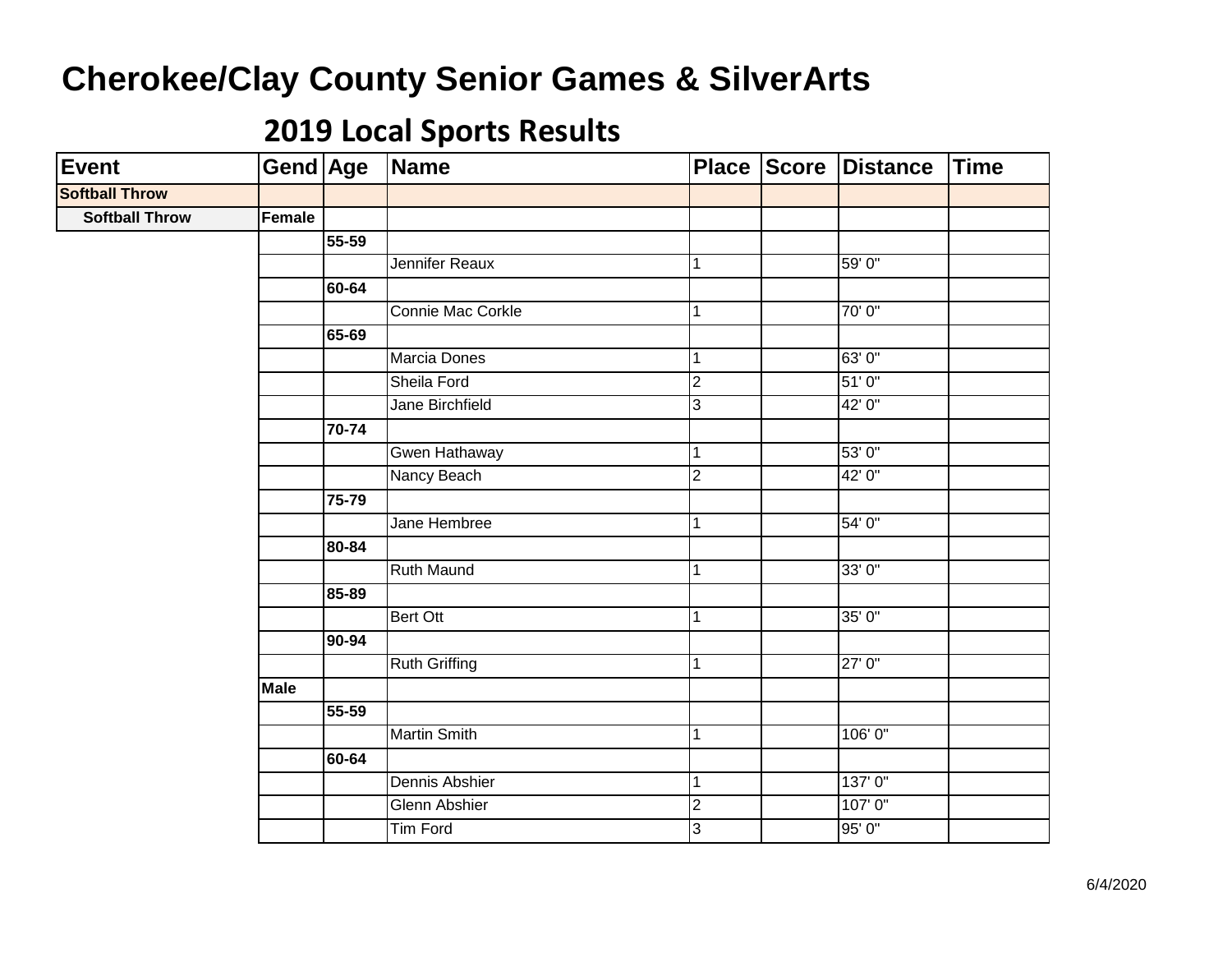#### **2019 Local Sports Results**

#### Event  $|\text{Gend}|$ Age **er Grou Name Place Score Distance Time** Timothy Sells **14** 84' 0" **70-74** Rick Alringer 1 86' 0" Marvin Taylor 2 89' 0" | Daniel Dones | 3 | 3 | 56' 0" Ed Eggley 26' 0"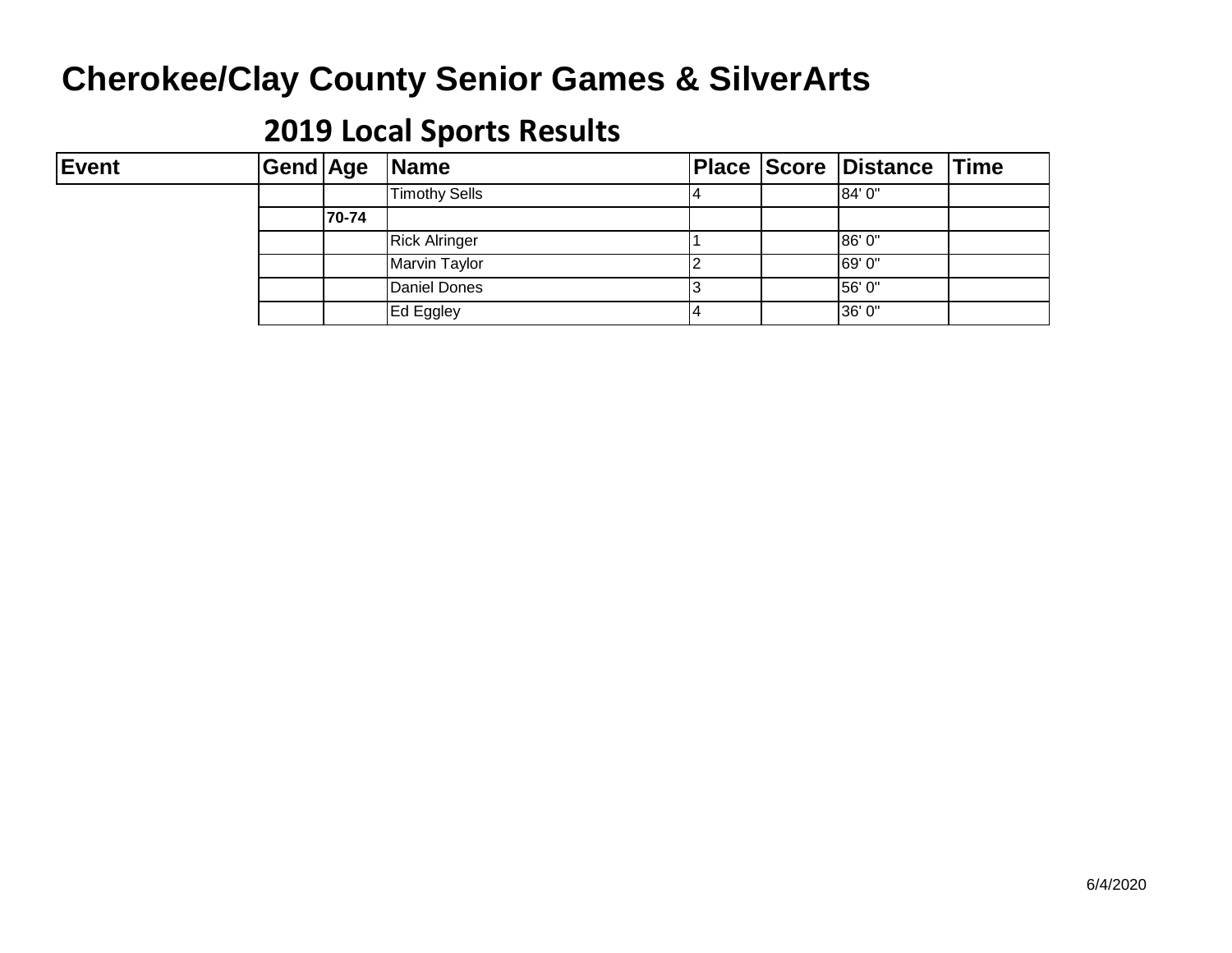| <b>Event</b>         | Gend Age      |       | <b>Name</b>              | <b>Place</b>   | Score | <b>Distance</b> | <b>Time</b> |
|----------------------|---------------|-------|--------------------------|----------------|-------|-----------------|-------------|
| <b>Swimming</b>      |               |       |                          |                |       |                 |             |
| 100 Yd. Backstroke   | Female        |       |                          |                |       |                 |             |
|                      |               | 55-59 |                          |                |       |                 |             |
|                      |               |       | Kimberly Packard         | 1              |       |                 | 00:01:54.94 |
| 100 Yd. Breaststroke | Female        |       |                          |                |       |                 |             |
|                      |               | 55-59 |                          |                |       |                 |             |
|                      |               |       | Amanda Burts             | 1              |       |                 | 00:01:42.00 |
|                      |               |       | <b>Kimberly Packard</b>  | $\overline{2}$ |       |                 | 00:02:14.97 |
|                      | <b>Male</b>   |       |                          |                |       |                 |             |
|                      |               | 70-74 |                          |                |       |                 |             |
|                      |               |       | Michael Goldstein        | 1              |       |                 | 00:02:06.53 |
|                      |               |       |                          |                |       |                 |             |
| 100 Yd. Freestyle    | <b>Female</b> |       |                          |                |       |                 |             |
|                      |               | 55-59 |                          |                |       |                 |             |
|                      |               |       | Kimberly Packard         | 1              |       |                 | 00:01:42.40 |
|                      | <b>Male</b>   |       |                          |                |       |                 |             |
|                      |               | 60-64 |                          |                |       |                 |             |
|                      |               |       | <b>Michael Kelischek</b> | 1              |       |                 | 00:01:25.75 |
|                      |               | 70-74 |                          |                |       |                 |             |
|                      |               |       | <b>Michael Goldstein</b> | 1              |       |                 | 00:01:23.94 |
| 100 Yd. Individual   | Female        |       |                          |                |       |                 |             |
|                      |               | 55-59 |                          |                |       |                 |             |
|                      |               |       | <b>Amanda Burts</b>      | $\mathbf{1}$   |       |                 | 00:02:25.50 |
| 200 Yd. Breaststroke | Female        |       |                          |                |       |                 |             |
|                      |               | 55-59 |                          |                |       |                 |             |
|                      |               |       | Amanda Burts             | $\mathbf{1}$   |       |                 | 00:03:36.22 |
| 200 Yd. Freestyle    | <b>Male</b>   |       |                          |                |       |                 |             |
|                      |               | 55-59 |                          |                |       |                 |             |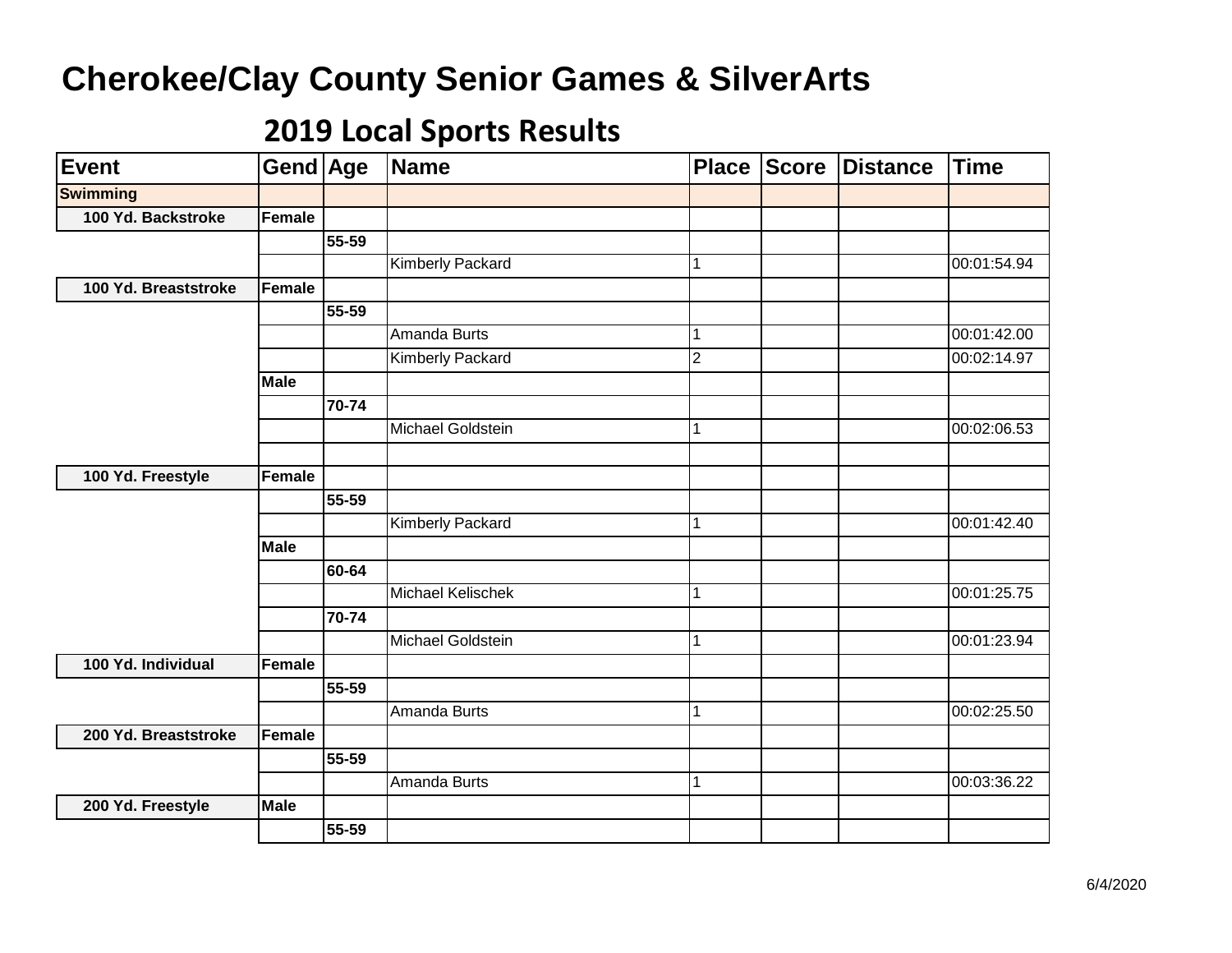| <b>Event</b>        | Gend Age      |       | <b>Name</b>              | <b>Place</b>   | Score | <b>Distance</b> | <b>Time</b> |
|---------------------|---------------|-------|--------------------------|----------------|-------|-----------------|-------------|
|                     |               |       | Tom Bzotte               | 1              |       |                 | 00:03:41.62 |
|                     |               | 60-64 |                          |                |       |                 |             |
|                     |               |       | <b>Michael Kelischek</b> | 1              |       |                 | 00:03:17.87 |
| 50 Yd. Backstroke   | <b>Female</b> |       |                          |                |       |                 |             |
|                     |               | 55-59 |                          |                |       |                 |             |
|                     |               |       | <b>Kimberly Packard</b>  | 1              |       |                 | 00:00:51.93 |
|                     | <b>Male</b>   |       |                          |                |       |                 |             |
|                     |               | 55-59 |                          |                |       |                 |             |
|                     |               |       | Tom Bzotte               | 1              |       |                 | 00:01:49.28 |
| 50 Yd. Breaststroke | <b>Female</b> |       |                          |                |       |                 |             |
|                     |               | 55-59 |                          |                |       |                 |             |
|                     |               |       | Amanda Burts             | 1              |       |                 | 00:00:46.43 |
|                     | <b>Male</b>   |       |                          |                |       |                 |             |
|                     |               | 55-59 |                          |                |       |                 |             |
|                     |               |       | Tom Bzotte               | 1              |       |                 | 00:01:11.97 |
| 50 Yd. Freestyle    | Female        |       |                          |                |       |                 |             |
|                     |               | 55-59 |                          |                |       |                 |             |
|                     |               |       | <b>Amanda Burts</b>      | 1              |       |                 | 00:00:41.78 |
|                     |               |       | Kimberly Packard         | $\overline{2}$ |       |                 | 00:00:43.58 |
|                     | <b>Male</b>   |       |                          |                |       |                 |             |
|                     |               | 55-59 |                          |                |       |                 |             |
|                     |               |       | Tom Bzotte               | 1              |       |                 | 00:00:43.09 |
|                     |               | 60-64 |                          |                |       |                 |             |
|                     |               |       | <b>Michael Kelischek</b> | $\mathbf{1}$   |       |                 | 00:00:38.06 |
|                     |               | 70-74 |                          |                |       |                 |             |
|                     |               |       | Michael Goldstein        | $\mathbf{1}$   |       |                 | 00:00:37.16 |
| 500 Yd. Freestyle   | <b>Male</b>   |       |                          |                |       |                 |             |
|                     |               | 55-59 |                          |                |       |                 |             |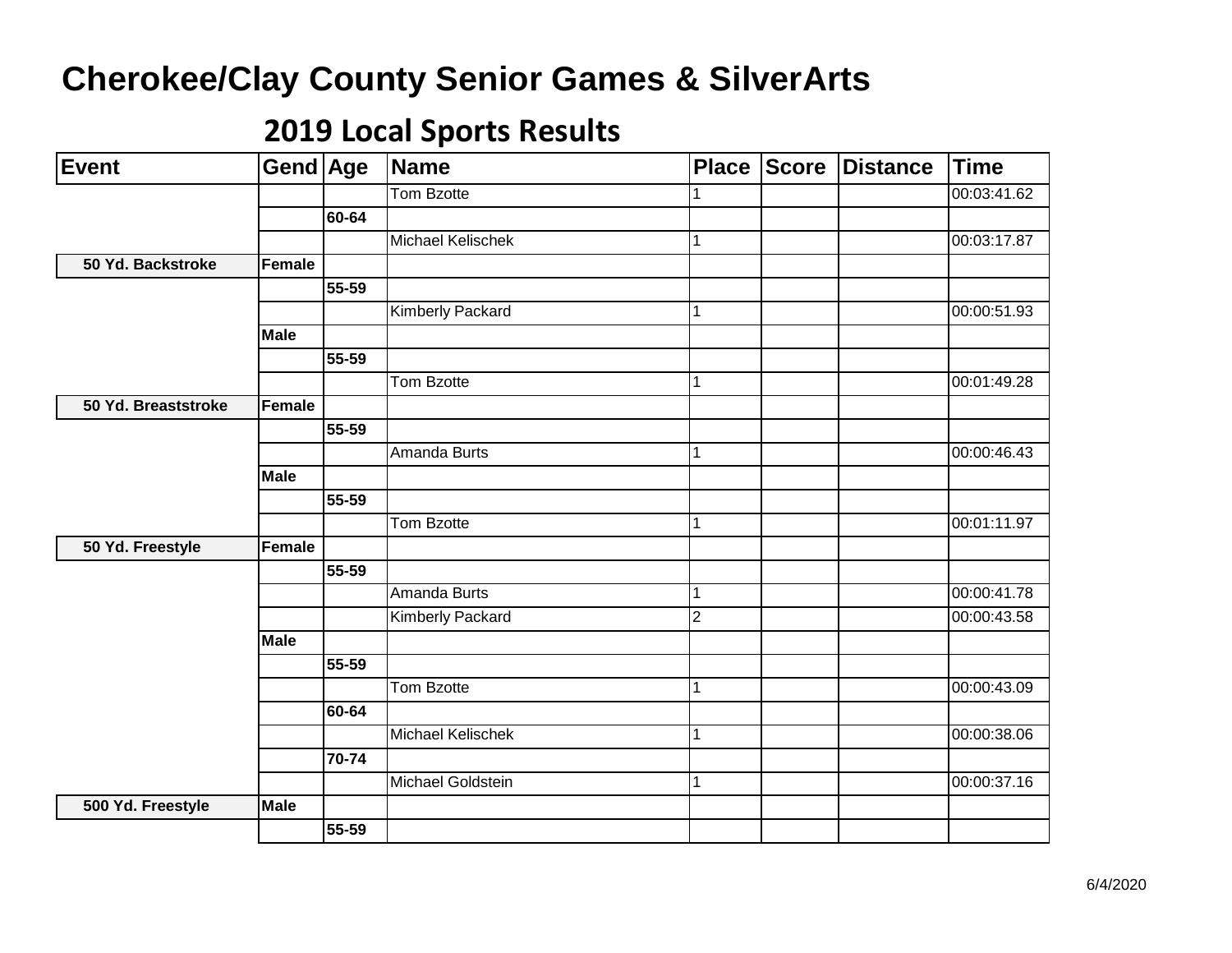#### **2019 Local Sports Results**

#### Event  $|\text{Gend}|$ Age **er Grou Name Place Score Distance Time** Tom Bzotte 1 1 1 00:09:36.93 **60-64** Michael Kelischek 1 1 1 00:09:18.78 **70-74** Michael Goldstein 1 1 1 1 1 00:09:46.12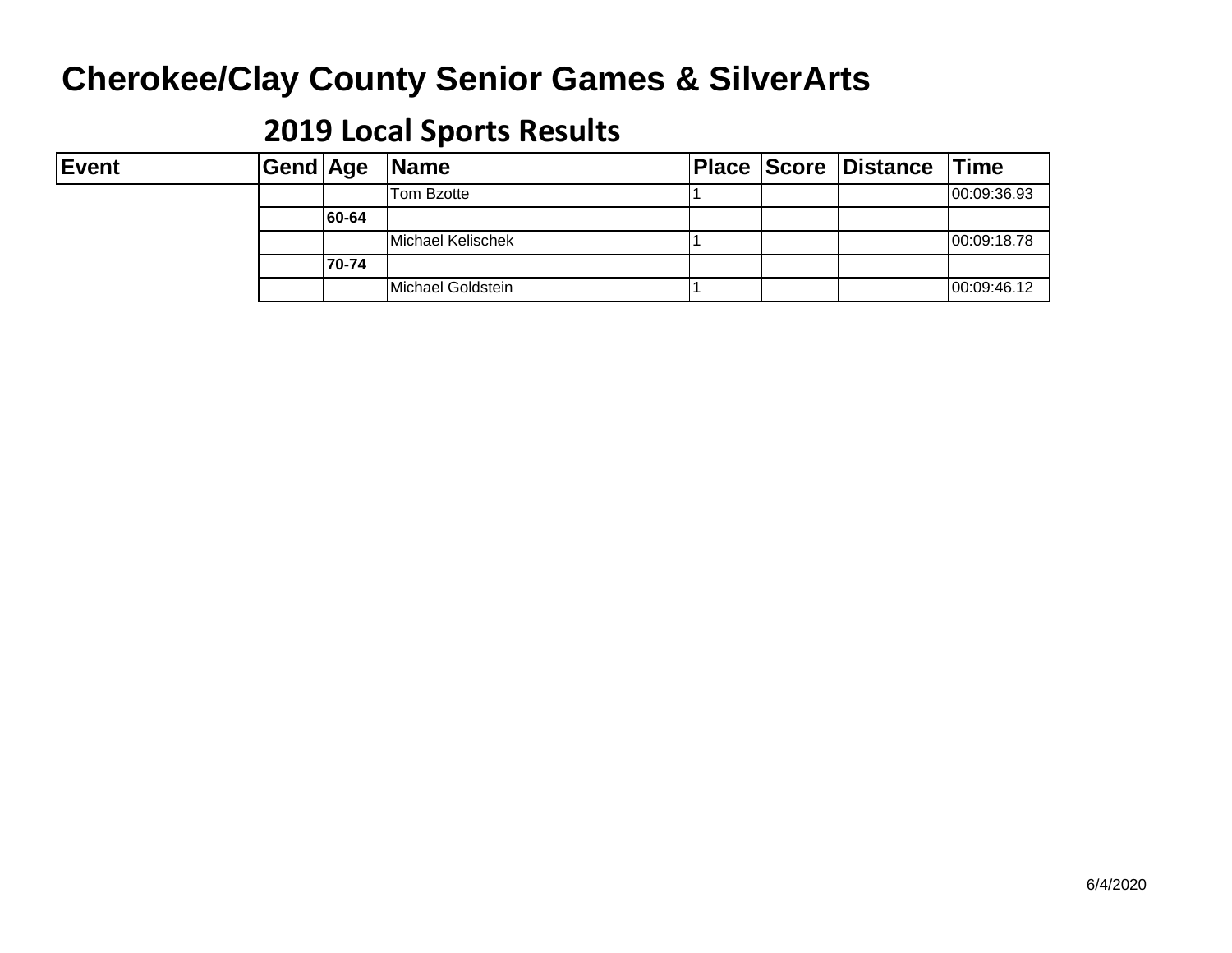| <b>Event</b>                | Gend Age |       | Name           |  | <b>Place Score Distance</b> | Time |
|-----------------------------|----------|-------|----------------|--|-----------------------------|------|
| <b>Table Tennis</b>         |          |       |                |  |                             |      |
| <b>Table Tennis Singles</b> | Female   |       |                |  |                             |      |
|                             |          | 65-69 |                |  |                             |      |
|                             |          |       | Mary Gregg     |  |                             |      |
|                             |          | 80-84 |                |  |                             |      |
|                             |          |       | Dorothy Leslie |  |                             |      |
|                             | Male     |       |                |  |                             |      |
|                             |          | 60-64 |                |  |                             |      |
|                             |          |       | David Miller   |  |                             |      |
|                             |          | 75-79 |                |  |                             |      |
|                             |          |       | Jerry Leslie   |  |                             |      |

| <b>Tennis</b>         |             |       |                                   |  |  |
|-----------------------|-------------|-------|-----------------------------------|--|--|
| <b>Tennis Singles</b> | Male        |       |                                   |  |  |
|                       |             | 70-74 |                                   |  |  |
|                       |             |       | David Baumann                     |  |  |
|                       |             | 75-79 |                                   |  |  |
|                       |             |       | Henry Ristorcelli                 |  |  |
| <b>Tennis Doubles</b> | <b>Male</b> | 70-74 |                                   |  |  |
|                       |             |       | David Baumann And Paul Dubrow     |  |  |
|                       | Male        | 75-79 |                                   |  |  |
|                       |             |       | Henry Ristorcelli And Steve Egner |  |  |